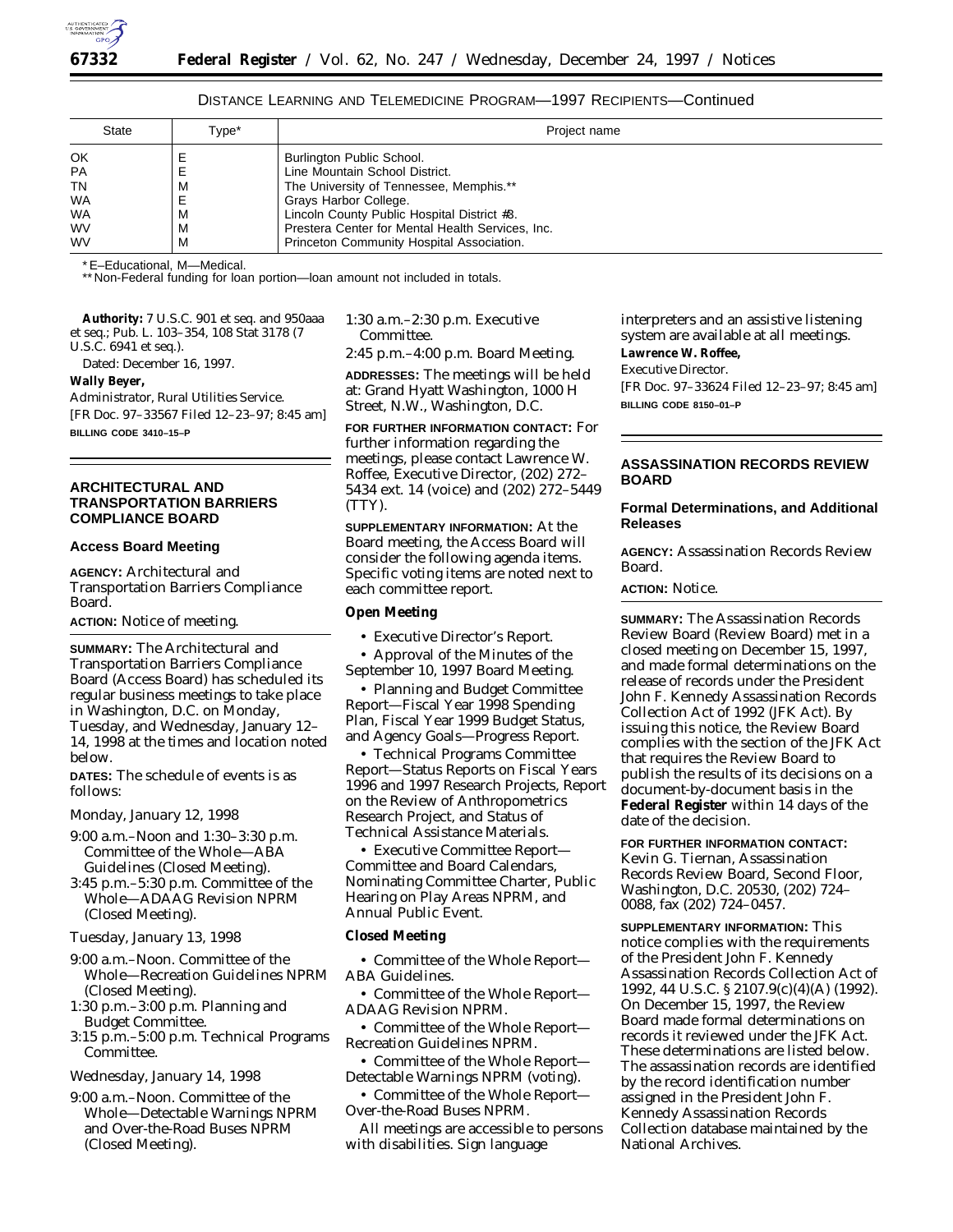| <b>Notice of Formal Determinations</b>                     | 124-10196-10423; 1; 10/2017                                 | $124 - 10202 - 10150$ ; 1; 10/2017                                |
|------------------------------------------------------------|-------------------------------------------------------------|-------------------------------------------------------------------|
| For each document, the number of                           | 124-10196-10424; 3; 10/2017                                 | 124-10202-10152; 13; 10/2017                                      |
| postponements sustained immediately                        | 124-10196-10425; 1; 10/2017<br>124-10196-10430; 17; 10/2017 | 124-10202-10157; 1; 10/2017<br>124-10202-10161; 1; 10/2017        |
| follows the record identification                          | 124-10196-10432; 7; 10/2017                                 | 124-10202-10162; 2; 10/2017                                       |
| number, followed, where appropriate,                       | 124-10196-10435; 12; 10/2017                                | 124-10202-10164; 5; 10/2017                                       |
| by the date the document is scheduled                      | 124-10196-10439; 19; 10/2017                                | 124-10202-10168; 1; 10/2017                                       |
| to be released or re-reviewed.                             | 124-10196-10441; 10; 10/2017                                | 124-10202-10169; 6; 10/2017                                       |
| FBI Documents: Postponed in Part                           | 124-10196-10444; 1; 10/2017                                 | 124-10202-10170; 1; 10/2017                                       |
|                                                            | 124-10196-10447; 2; 10/2017                                 | 124-10202-10176; 3; 10/2017                                       |
| 124-10194-10222; 3; 10/2017<br>124-10194-10235; 2; 10/2017 | 124-10196-10449; 1; 10/2017<br>124-10196-10450; 5; 10/2017  | 124-10202-10205; 1; 10/2017<br>124-10202-10226; 1; 10/2017        |
| 124-10194-10238; 6; 10/2017                                | 124-10197-10155; 13; 10/2017                                | 124-10202-10233; .3; 10/2017                                      |
| 124-10194-10251; 6; 10/2017                                | 124-10197-10198; 2; 10/2017                                 | 124-10202-10247; 5; 10/2017                                       |
| 124-10194-10255; 1; 10/2017                                | 124-10197-10205; 1; 10/2017                                 | 124-10202-10258; 1; 10/2017                                       |
| 124-10194-10257; 3; 10/2017                                | 124-10197-10208; 1; 10/2017                                 | 124-10202-10283; 1; 10/2017                                       |
| 124-10194-10264; 2; 10/2017                                | 124-10197-10209; 2; 10/2017                                 | 124-10202-10291; 3; 10/2017                                       |
| 124-10194-10266; 1; 10/2017                                | 124-10197-10211; 1; 10/2017                                 | 124-10202-10300; 3; 10/2017                                       |
| 124-10194-10267; 1; 10/2017<br>124-10194-10303; 3; 10/2017 | 124-10197-10214; 1; 10/2017<br>124-10197-10221; 5; 10/2017  | 124-10202-10310; 1; 10/2017<br>124-10202-10320; 4; 10/2017        |
| 124-10194-10342; 3; 10/2017                                | 124-10197-10224; 2; 10/2017                                 | 124-10202-10325; 1; 10/2017                                       |
| 124-10194-10425; 1; 10/2017                                | 124-10197-10225; 1; 10/2017                                 | 124-10203-10135; 31; 10/2017                                      |
| 124-10194-10426; 2; 10/2017                                | 124-10197-10233; 4; 10/2017                                 | 124-10203-10137; 22; 10/2017                                      |
| 124-10194-10428; 2; 10/2017                                | 124-10197-10237; 1; 10/2017                                 | 124-10203-10141; 4; 10/2017                                       |
| 124-10194-10429; 1; 10/2017                                | 124-10197-10239; 1; 10/2017                                 | 124-10203-10142; 20; 10/2017                                      |
| 124-10194-10430; 2; 10/2017                                | 124-10197-10240; 7; 10/2017                                 | 124-10203-10143; 6; 10/2017                                       |
| 124-10194-10432; 4; 10/2017<br>124-10194-10433; 1; 10/2017 | 124-10197-10241; 4; 10/2017<br>124-10197-10242; 1; 10/2017  | 124-10203-10144; 4; 10/2017<br>124-10203-10145; 2; 10/2017        |
| 124-10194-10434; 4; 10/2017                                | 124-10197-10243; 1; 10/2017                                 | 124-10203-10149; 14; 10/2017                                      |
| 124-10194-10439; 2; 10/2017                                | 124-10197-10244; 1; 10/2017                                 | 124-10203-10153; 3; 10/2017                                       |
| 124-10194-10440; 6; 10/2017                                | 124-10197-10245; 2; 10/2017                                 | 124-10203-10155; 9; 10/2017                                       |
| 124-10194-10441; 1; 10/2017                                | 124-10197-10246; 1; 10/2017                                 | 124-10203-10158; 1; 10/2017                                       |
| 124-10194-10442; 8; 10/2017                                | 124-10197-10250; 1; 10/2017                                 | 124-10203-10159; 23; 10/2017                                      |
| 124-10194-10443; 1; 10/2017                                | 124-10197-10254; 1; 10/2017                                 | 124-10203-10162; 1; 10/2017                                       |
| 124-10194-10444; 12; 10/2017                               | 124-10197-10260; 1; 10/2017                                 | 124-10203-10164; 2; 10/2017                                       |
| 124-10194-10446; 6; 10/2017<br>124-10194-10447; 2; 10/2017 | 124-10197-10261; 2; 10/2017<br>124-10197-10263; 3; 10/2017  | 124-10203-10165; 4; 10/2017<br>124-10203-10166; 4; 10/2017        |
| 124-10194-10448; 4; 10/2017                                | 124-10197-10265; 6; 10/2017                                 | 124-10203-10169; 1; 10/2017                                       |
| 124-10195-10001; 1; 10/2017                                | 124-10197-10267; 11; 10/2017                                | 124-10203-10170; 1; 10/2017                                       |
| 124-10195-10004; 1; 10/2017                                | 124-10198-10008; 1; 10/2017                                 | 124-10203-10173; 3; 10/2017                                       |
| 124-10195-10009; 18; 10/2017                               | 124-10198-10010; 1; 10/2017                                 | 124-10203-10174; 1; 10/2017                                       |
| 124-10195-10015; 1; 10/2017                                | 124-10198-10013; 15; 10/2017                                | 124-10203-10175; 2; 10/2017                                       |
| 124-10195-10017; 1; 10/2017                                | 124-10198-10025; 1; 10/2017                                 | 124-10203-10177; 2; 10/2017                                       |
| 124-10195-10018; 1; 10/2017<br>124-10195-10019; 3; 10/2017 | 124-10198-10048; 1; 10/2017<br>124-10198-10056; 4; 10/2017  | 124-10203-10464; 9; 10/2017<br>124-10203-10465; 1; 10/2017        |
| 124-10195-10022; 2; 10/2017                                | 124-10198-10065; 1; 10/2017                                 | 124-10203-10466; 1; 10/2017                                       |
| 124-10195-10025; 1; 10/2017                                | 124-10198-10271; 3; 10/2017                                 | 124-10203-10468; 1; 10/2017                                       |
| 124-10195-10029; 21; 10/2017                               | 124-10199-10291; 11; 10/2017                                | 124-10203-10469; 5; 10/2017                                       |
| 124-10195-10033; 1; 10/2017                                | 124-10200-10014; 1; 10/2017                                 | 124-10203-10471; 8; 10/2017                                       |
| 124-10195-10048; 1; 10/2017                                | 124-10200-10021; 1; 10/2017                                 | 124-10203-10472; 6; 10/2017                                       |
| 124-10195-10057; 1; 10/2017                                | 124-10200-10034; 1; 10/2017                                 | 124-10203-10473; 10; 10/2017<br>124-10203-10474; 12; 10/2017      |
| 124-10195-10060; 1; 10/2017<br>124-10195-10067; 1; 10/2017 | 124-10200-10035; 1; 10/2017<br>124-10200-10037; 1; 10/2017  | 124-10203-10475; 13; 10/2017                                      |
| 124-10195-10070; 1; 10/2017                                | 124-10200-10040; 13; 10/2017                                | 124-10203-10476; 3; 10/2017                                       |
| 124-10195-10072; 1; 10/2017                                | 124-10200-10042; 1; 10/2017                                 | 124-10203-10477; 9; 10/2017                                       |
| 124-10195-10077; 1; 10/2017                                | 124-10200-10043; 1; 10/2017                                 | 124-10203-10478; 3; 10/2017                                       |
| 124-10195-10078; 1; 10/2017                                | 124-10200-10048; 2; 10/2017                                 | 124-10203-10480; 5; 10/2017                                       |
| 124-10195-10079; 1; 10/2017                                | 124-10200-10049; 1; 10/2017                                 | 124-10203-10482; 1; 10/2017                                       |
| 124-10195-10092; 1; 10/2017                                | 124-10200-10050; 3; 10/2017                                 | 124-10203-10484; 2; 10/2017                                       |
| 124-10195-10095; 1; 10/2017<br>124-10195-10096; 1; 10/2017 | 124-10200-10052; 1; 10/2017<br>124-10200-10053; 3; 10/2017  | 124-10203-10485; 1; 10/2017<br>124-10203-10489; 2; 10/2017        |
| 124-10195-10100; 9; 10/2017                                | 124-10200-10065; 1; 10/2017                                 | 124-10203-10494; 1; 10/2017                                       |
| 124-10195-10101; 1; 10/2017                                | 124-10200-10066; 1; 10/2017                                 | 124-10203-10497; 1; 10/2017                                       |
| 124-10195-10322; 6; 10/2017                                | 124-10200-10067; 2; 10/2017                                 | 124-10204-10038; 2; 10/2017                                       |
| 124-10195-10323; 12; 10/2017                               | 124-10200-10068; 2; 10/2017                                 | 124-10204-10070; 2; 10/2017                                       |
| 124-10195-10324; 7; 10/2017                                | 124-10200-10069; 1; 10/2017                                 | 124-10204-10083; 5; 10/2017                                       |
| 124-10195-10328; 3; 10/2017                                | 124-10200-10070; 2; 10/2017                                 | 124-10204-10084; 1; 10/2017                                       |
| 124-10196-10396; 2; 10/2017                                | 124-10200-10071; 1; 10/2017                                 | $124 - 10204 - 10092$ ; 1; 10/2017                                |
| 124-10196-10397; 1; 10/2017<br>124-10196-10403; 1; 10/2017 | 124-10201-10421; 1; 10/2017<br>124-10201-10425; 17; 10/2017 | $124 - 10204 - 10105$ ; 1; 10/2017<br>124-10204-10108; 1; 10/2017 |
| 124-10196-10404; 2; 10/2017                                | 124-10201-10426; 6; 10/2017                                 | 124-10204-10110; 1; 10/2017                                       |
| 124-10196-10407; 9; 10/2017                                | 124-10202-10141; 7; 10/2017                                 | $124 - 10204 - 10114$ ; 1; 10/2017                                |
| 124-10196-10411; 4; 10/2017                                | 124-10202-10142; 3; 10/2017                                 | $124 - 10204 - 10123$ ; 1; 10/2017                                |
| 124-10196-10416; 1; 10/2017                                | 124-10202-10143; 2; 10/2017                                 | 124-10204-10129; 1; 10/2017                                       |
| 124-10196-10418; 9; 10/2017                                | 124-10202-10148; 3; 10/2017                                 | 124-10204-10166; 26; 10/2017                                      |
| 124-10196-10421; 1; 10/2017                                | 124-10202-10149; 1; 10/2017                                 | 124-10204-10170; 25; 10/2017                                      |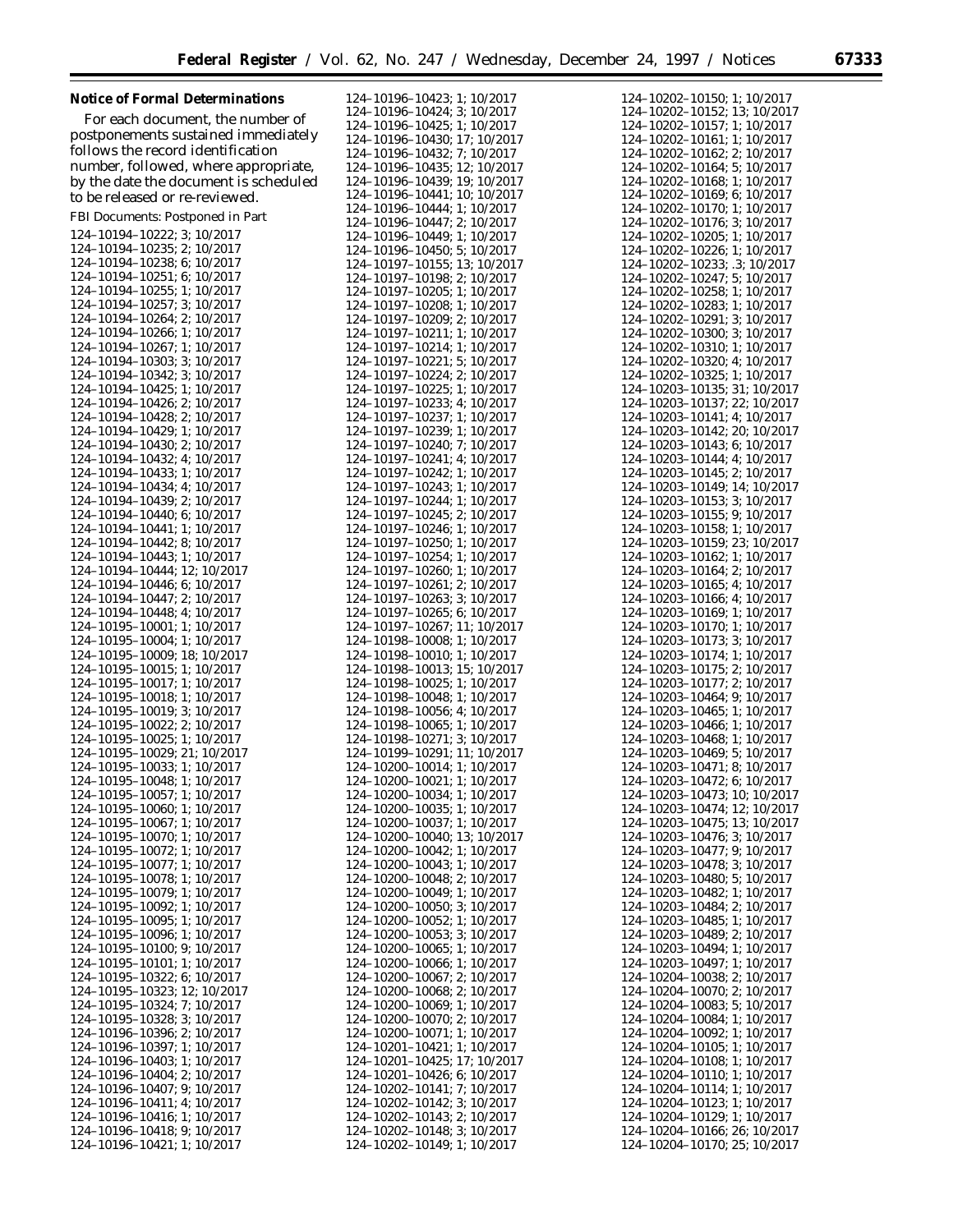| 124-10204-10175; 1; 10/2017          | 124-10206-10392; 2; 10/2017        | 124-10209-10324; 1; 10/2017          |
|--------------------------------------|------------------------------------|--------------------------------------|
| 124-10204-10177; 8; 10/2017          | 124-10206-10394; 3; 10/2017        | 124-10209-10325; 1; 10/2017          |
|                                      |                                    |                                      |
| 124-10204-10179; 1; 10/2017          | 124-10206-10395; 2; 10/2017        | 124-10209-10326; 1; 10/2017          |
| 124-10204-10182; 11; 10/2017         | 124-10206-10396; 1; 10/2017        | 124-10209-10327; 1; 10/2017          |
| 124-10204-10183; 19; 10/2017         | 124-10207-10261; 7; 10/2017        | 124-10209-10328; 1; 10/2017          |
| 124-10204-10184; 29; 10/2017         | 124-10207-10267: 12: 10/2017       | 124-10209-10329; 2; 10/2017          |
| 124-10204-10186; 11; 10/2017         | 124-10207-10277; 3; 10/2017        | 124-10209-10330; 5; 10/2017          |
| 124-10204-10187; 12; 10/2017         | 124-10207-10280; 8; 10/2017        | 124-10209-10333; 1; 10/2017          |
|                                      |                                    |                                      |
| 124-10204-10189; 11; 10/2017         | 124-10207-10284; 1; 10/2017        | 124-10209-10334; 3; 10/2017          |
| 124-10204-10191; 12; 10/2017         | 124-10207-10288; 5; 10/2017        | 124-10209-10335; 1; 10/2017          |
| 124-10204-10193; 18; 10/2017         | 124-10207-10290; 6; 10/2017        | 124-10209-10336; 3; 10/2017          |
| 124-10204-10195; 1; 10/2017          | 124-10207-10297; 1; 10/2017        | 124-10209-10337; 4; 10/2017          |
| 124-10204-10197; 1; 10/2017          | 124-10207-10315: 16: 10/2017       | 124-10209-10338; 1; 10/2017          |
|                                      |                                    |                                      |
| 124-10204-10198; 6; 10/2017          | 124-10207-10317; 1; 10/2017        | 124-10209-10339; 1; 10/2017          |
| 124-10204-10264; 1; 10/2017          | 124-10207-10318; 20; 10/2017       | 124-10209-10342; 1; 10/2017          |
| 124-10204-10272; 3; 10/2017          | 124-10209-10000; 2; 10/2017        | 124-10209-10352; 1; 10/2017          |
| 124-10204-10278; 4; 10/2017          | 124-10209-10002; 1; 10/2017        | 124-10209-10354; 2; 10/2017          |
| 124-10204-10286; 9; 10/2017          | $124 - 10209 - 10003$ ; 2; 10/2017 | $124 - 10209 - 10362$ ; 2; $10/2017$ |
| 124-10204-10291; 3; 10/2017          | 124-10209-10007; 1; 10/2017        | 124-10209-10365; 3; 10/2017          |
|                                      |                                    |                                      |
| $124 - 10205 - 10003$ ; 1; 10/2017   | 124-10209-10008; 1; 10/2017        | 124-10209-10368; 4; 10/2017          |
| $124 - 10205 - 10005$ ; 1; 10/2017   | 124-10209-10010; 12; 10/2017       | 124-10209-10369; 1; 10/2017          |
| $124 - 10205 - 10006$ ; 1; 10/2017   | 124-10209-10014; 1; 10/2017        | 124-10209-10370; 2; 10/2017          |
| 124-10205-10007; 4; 10/2017          | 124-10209-10015; 1; 10/2017        | 124-10209-10372; 2; 10/2017          |
| 124-10205-10008; 1; 10/2017          | 124-10209-10020; 2; 10/2017        | 124-10209-10374; 2; 10/2017          |
| 124-10205-10011; 3; 10/2017          | 124-10209-10021; 1; 10/2017        | 124-10209-10377; 1; 10/2017          |
|                                      |                                    |                                      |
| 124-10205-10014; 1; 10/2017          | 124-10209-10022; 1; 10/2017        | 124-10210-10039; 4; 10/2017          |
| 124-10205-10017; 11; 10/2017         | 124-10209-10023; 1; 10/2017        | 124-10210-10210; 3; 10/2017          |
| $124 - 10205 - 10020$ ; 1; 10/2017   | 124-10209-10025; 1; 10/2017        | 124-10210-10213; 25; 10/2017         |
| 124-10205-10024; 2; 10/2017          | 124-10209-10026; 1; 10/2017        | 124-10210-10216; 2; 10/2017          |
| $124 - 10205 - 10025$ ; 1; 10/2017   | 124-10209-10029; 3; 10/2017        | 124-10210-10219; 1; 10/2017          |
|                                      |                                    |                                      |
| 124-10205-10027; 2; 10/2017          | 124-10209-10032; 2; 10/2017        | 124-10210-10220; 2; 10/2017          |
| $124 - 10205 - 10030$ ; 1; 10/2017   | 124-10209-10033; 1; 10/2017        | 124-10210-10224; 23; 10/2017         |
| 124-10205-10031; 1; 10/2017          | 124-10209-10038; 1; 10/2017        | $124 - 10210 - 10225$ ; 1; 10/2017   |
| 124-10205-10034; 1; 10/2017          | 124-10209-10041; 3; 10/2017        | 124-10210-10226; 43; 10/2017         |
| 124-10205-10038; 1; 10/2017          | 124-10209-10045; 1; 10/2017        | 124-10210-10354; 32; 10/2017         |
| $124 - 10205 - 10040$ ; 2; $10/2017$ | 124-10209-10048; 1; 10/2017        | 124-10210-10356; 4; 10/2017          |
|                                      |                                    |                                      |
| $124 - 10205 - 10041$ ; 2; 10/2017   | 124-10209-10058; 3; 10/2017        | 124-10210-10357; 5; 10/2017          |
| 124-10205-10042; 7; 10/2017          | 124-10209-10059; 15; 10/2017       | 124-10210-10358; 1; 10/2017          |
| 124-10205-10043; 1; 10/2017          | 124-10209-10062; 1; 10/2017        | 124-10210-10361; 3; 10/2017          |
| $124 - 10205 - 10048$ ; 2; 10/2017   | 124-10209-10063; 1; 10/2017        | 124-10210-10362; 5; 10/2017          |
| $124 - 10205 - 10051$ ; 1; 10/2017   | 124-10209-10067; 1; 10/2017        | 124-10210-10365; 4; 10/2017          |
| $124 - 10205 - 10052$ ; 9; 10/2017   | 124-10209-10068; 1; 10/2017        | 124-10210-10368; 1; 10/2017          |
|                                      |                                    |                                      |
| $124 - 10205 - 10055$ ; 6; 10/2017   | 124-10209-10069; 2; 10/2017        | 124-10210-10370; 2; 10/2017          |
| 124-10205-10057; 2; 10/2017          | 124-10209-10070; 2; 10/2017        | 124-10210-10377; 1; 10/2017          |
| 124-10205-10060; 1; 10/2017          | 124-10209-10074; 2; 10/2017        | 124-10210-10378; 8; 10/2017          |
| 124-10205-10070; 6; 10/2017          | 124-10209-10078; 2; 10/2017        | 124-10210-10380; 6; 10/2017          |
| 124-10205-10073; 1; 10/2017          | 124-10209-10079; 2; 10/2017        | 124-10210-10381; 2; 10/2017          |
| 124-10205-10446; 1; 10/2017          | 124-10209-10084; 28; 10/2017       | 124-10210-10383; 4; 10/2017          |
|                                      |                                    |                                      |
| 124-10205-10447; 3; 10/2017          | 124-10209-10087; 3; 10/2017        | 124-10210-10386; 1; 10/2017          |
| 124-10206-10004; 1; 10/2017          | 124-10209-10090; 2; 10/2017        | 124-10210-10389; 3; 10/2017          |
| 124-10206-10009; 7; 10/2017          | 124-10209-10100; 1; 10/2017        | 124-10210-10390; 77; 10/2017         |
| 124-10206-10016; 1; 10/2017          | 124-10209-10104; 1; 10/2017        | 124-10210-10391; 3; 10/2017          |
| 124-10206-10023; 1; 10/2017          | 124-10209-10136; 7; 10/2017        | 124-10210-10392; 3; 10/2017          |
| 124-10206-10027; 1; 10/2017          | 124-10209-10138; 2; 10/2017        | 124-10210-10393; 3; 10/2017          |
|                                      |                                    |                                      |
| 124-10206-10033; 2; 10/2017          | 124-10209-10147; 1; 10/2017        | $124 - 10210 - 10394$ ; 4; 10/2017   |
| 124-10206-10035; 1; 10/2017          | 124-10209-10149; 1; 10/2017        | 124-10210-10395; 13; 10/2017         |
| 124-10206-10037; 1; 10/2017          | 124-10209-10151; 1; 10/2017        | 124-10210-10396; 3; 10/2017          |
| 124-10206-10041; 1; 10/2017          | 124-10209-10152; 5; 10/2017        | 124-10210-10397; 4; 10/2017          |
| 124-10206-10042; 2; 10/2017          | 124-10209-10171; 1; 10/2017        | 124-10210-10398; 4; 10/2017          |
| 124-10206-10043; 12; 10/2017         | 124-10209-10189; 1; 10/2017        | $124 - 10210 - 10400$ ; 4; 10/2017   |
|                                      |                                    |                                      |
| $124 - 10206 - 10051$ ; 8; 10/2017   | 124-10209-10190; 2; 10/2017        | 124-10210-10401; 4; 10/2017          |
| 124-10206-10053; 1; 10/2017          | 124-10209-10191; 2; 10/2017        | 124-10210-10402; 4; 10/2017          |
| 124-10206-10058; 1; 10/2017          | 124-10209-10196; 1; 10/2017        | $124 - 10210 - 10403$ ; 5; 10/2017   |
| 124-10206-10062; 2; 10/2017          | 124-10209-10204; 1; 10/2017        | 124-10210-10404; 4; 10/2017          |
| 124-10206-10067; 3; 10/2017          | 124-10209-10210; 1; 10/2017        | 124-10210-10405; 4; 10/2017          |
| 124-10206-10068; 1; 10/2017          | 124-10209-10217; 16; 10/2017       | 124-10210-10406; 4; 10/2017          |
|                                      |                                    |                                      |
| 124-10206-10077; 4; 10/2017          | 124-10209-10224; 2; 10/2017        | 124-10210-10407; 2; 10/2017          |
| 124-10206-10081; 3; 10/2017          | 124-10209-10229; 7; 10/2017        | 124-10210-10408; 7; 10/2017          |
| 124-10206-10084; 1; 10/2017          | 124-10209-10249; 3; 10/2017        | 124-10210-10409; 5; 10/2017          |
| 124-10206-10087; 1; 10/2017          | 124-10209-10254; 1; 10/2017        | $124 - 10210 - 10425$ ; 5; 10/2017   |
| 124-10206-10092; 7; 10/2017          | 124-10209-10256; 1; 10/2017        | 124-10210-10426; 1; 10/2017          |
|                                      |                                    |                                      |
| 124-10206-10096; 1; 10/2017          | 124-10209-10258; 1; 10/2017        | 124-10210-10433; 28; 10/2017         |
| 124-10206-10098; 5; 10/2017          | 124-10209-10261; 1; 10/2017        | $124 - 10210 - 10435$ ; 6; 10/2017   |
| $124 - 10206 - 10101$ ; 2; 10/2017   | 124-10209-10262; 1; 10/2017        | 124-10210-10436; 13; 10/2017         |
| $124 - 10206 - 10102$ ; 2; 10/2017   | 124-10209-10317; 1; 10/2017        | 124-10211-10058; 21; 10/2017         |
| 124-10206-10388; 4; 10/2017          | 124-10209-10322; 6; 10/2017        | 124-10212-10132; 4; 10/2017          |
|                                      |                                    |                                      |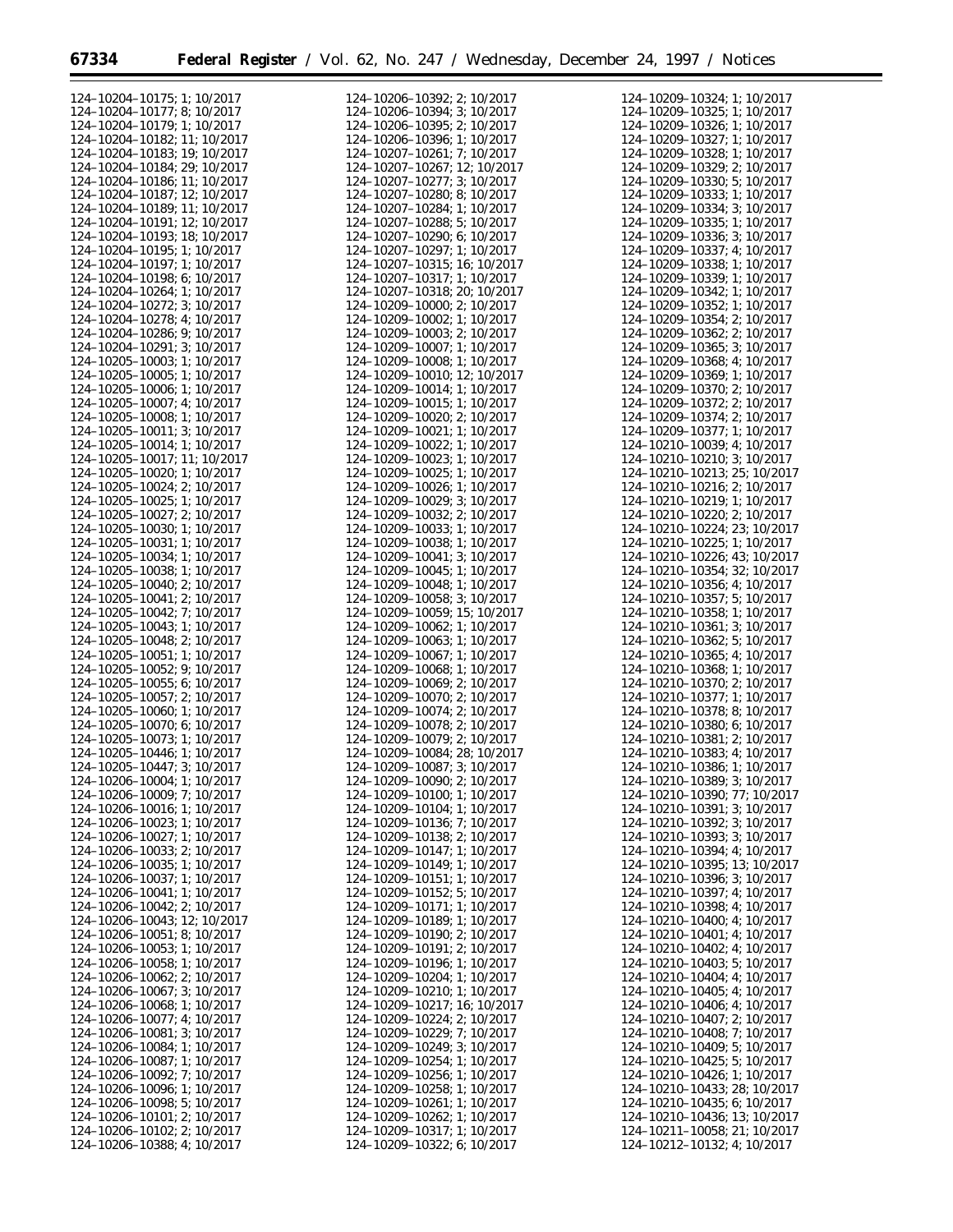$\equiv$ 

| 124-10212-10135; 3; 10/2017                                | 124-10225-10348; 33; 10/2017                               | 124-10284-10051; 9; 10/2017                                |
|------------------------------------------------------------|------------------------------------------------------------|------------------------------------------------------------|
| 124-10212-10137; 8; 10/2017                                | 124-10226-10321; 21; 10/2017                               | 124-10284-10054; 12; 10/2017                               |
|                                                            |                                                            |                                                            |
| 124-10212-10139; 11; 10/2017                               | 124-10226-10328; 1; 10/2017                                | 124-10284-10058; 4; 10/2017                                |
| 124-10212-10141; 1; 10/2017                                | 124-10226-10336; 1; 10/2017                                | 124-10284-10059; 2; 10/2017                                |
| 124-10212-10143; 1; 10/2017                                | 124-10226-10337; 6; 10/2017                                | 124-10284-10061; 3; 10/2017                                |
|                                                            |                                                            |                                                            |
| 124-10212-10147; 6; 10/2017                                | 124-10226-10341; 1; 10/2017                                | 124-10284-10093; 2; 10/2017                                |
| 124-10212-10148; 7; 10/2017                                | 124-10226-10358; 1; 10/2017                                | $124 - 10284 - 10094$ ; 2; 10/2017                         |
|                                                            |                                                            |                                                            |
| 124-10212-10150; 5; 10/2017                                | 124-10226-10360; 2; 10/2017                                | 124-10284-10106; 5; 10/2017                                |
| 124-10212-10154; 3; 10/2017                                | 124-10226-10361; 1; 10/2017                                | 124-10284-10108; 5; 10/2017                                |
| 124-10212-10160; 6; 10/2017                                | 124-10226-10362; 15; 10/2017                               | 124-10284-10110; 1; 10/2017                                |
|                                                            |                                                            |                                                            |
| 124-10212-10162; 4; 10/2017                                | 124-10226-10363; 2; 10/2017                                | 124-10284-10112; 1; 10/2017                                |
| 124-10213-10284; 14; 10/2017                               | 124-10226-10366; 5; 10/2017                                | 124-10284-10113; 3; 10/2017                                |
|                                                            | 124-10226-10370; 2; 10/2017                                |                                                            |
| 124-10213-10293; 10; 10/2017                               |                                                            | 124-10284-10114; 7; 10/2017                                |
| 124-10213-10302; 12; 10/2017                               | 124-10226-10371; 3; 10/2017                                | 124-10284-10115; 1; 10/2017                                |
| 124-10214-10210; 13; 10/2017                               | 124-10226-10374; 2; 10/2017                                | 124-10284-10118; 3; 10/2017                                |
|                                                            |                                                            |                                                            |
| 124-10214-10214; 2; 10/2017                                | 124-10226-10379; 1; 10/2017                                | 124-10284-10121; 13; 10/2017                               |
| 124-10214-10217; 2; 10/2017                                | 124-10226-10384; 1; 10/2017                                | 124-10284-10124; 1; 10/2017                                |
| 124-10214-10222; 1; 10/2017                                | 124-10226-10389; 2; 10/2017                                | 124-10284-10130; 9; 10/2017                                |
|                                                            |                                                            |                                                            |
| 124-10216-10342; 12; 10/2017                               | 124-10226-10391; 2; 10/2017                                | 124-10285-10004; 3; 10/2017                                |
| 124-10216-10343; 2; 10/2017                                | 124-10226-10392; 3; 10/2017                                | 124-10286-10110; 3; 10/2017                                |
|                                                            |                                                            |                                                            |
| 124-10216-10346; 3; 10/2017                                | 124-10226-10395; 1; 10/2017                                | 124-10286-10118; 2; 10/2017                                |
| 124-10216-10347; 5; 10/2017                                | 124-10226-10399; 1; 10/2017                                | 124-10287-10249; 1; 10/2017                                |
| 124-10216-10353; 11; 10/2017                               | 124-10226-10400; 1; 10/2017                                | 124-10288-10321; 399; 10/2017                              |
|                                                            |                                                            |                                                            |
| 124-10216-10355; 1; 10/2017                                | 124-10277-10007; 19; 10/2017                               | 124-10288-10331; 7; 10/2017                                |
| 124-10216-10362; 1; 10/2017                                | 124-10277-10010; 5; 10/2017                                | 124-10288-10351; 2; 10/2017                                |
| 124-10217-10029; 4; 10/2017                                | 124-10277-10012; 25; 10/2017                               | 124-10288-10354; 1; 10/2017                                |
|                                                            |                                                            |                                                            |
| 124-10217-10036; 18; 10/2017                               | 124-10277-10013; 27; 10/2017                               | 124-10290-10152; 4; 10/2017                                |
| 124-10219-10447; 28; 10/2017                               | 124-10277-10015; 7; 10/2017                                | 124-10290-10197; 2; 10/2017                                |
|                                                            |                                                            |                                                            |
| 124-10219-10449; 1; 10/2017                                | 124-10277-10022; 7; 10/2017                                | 124-10290-10198; 1; 10/2017                                |
| 124-10219-10452; 12; 10/2017                               | 124-10277-10030; 3; 10/2017                                | 124-10290-10208; 1; 10/2017                                |
|                                                            |                                                            |                                                            |
| 124-10219-10454; 29; 10/2017                               | 124-10277-10033; 10; 10/2017                               | 124-10290-10211; 18; 10/2017                               |
| 124-10219-10456; 94; 10/2017                               | 124-10277-10038; 4; 10/2017                                | 124-10290-10219; 2; 10/2017                                |
| 124-10219-10457; 20; 10/2017                               | 124-10277-10042; 9; 10/2017                                | 124-10290-10223; 11; 10/2017                               |
|                                                            |                                                            |                                                            |
| 124-10219-10458; 21; 10/2017                               | 124-10278-10000; 1; 10/2017                                | 124-10290-10226; 2; 10/2017                                |
| 124-10219-10459; 5; 10/2017                                | 124-10278-10001; 22; 10/2017                               | 124-10290-10227; 2; 10/2017                                |
|                                                            |                                                            |                                                            |
| 124-10219-10462; 51; 10/2017                               | 124-10278-10004; 1; 10/2017                                | 124-10290-10230; 8; 10/2017                                |
| 124-10219-10465; 49; 10/2017                               | 124-10278-10005; 48; 10/2017                               | 124-10290-10234; 2; 10/2017                                |
| 124-10219-10467; 2; 10/2017                                | 124-10278-10006; 1; 10/2017                                | 124-10290-10235; 1; 10/2017                                |
|                                                            |                                                            |                                                            |
| 124-10219-10474; 8; 10/2017                                | 124-10278-10007; 1; 10/2017                                | 124-10290-10243; 2; 10/2017                                |
| 124-10219-10476; 7; 10/2017                                | 124-10278-10010; 1; 10/2017                                | 124-10290-10246; 11; 10/2017                               |
|                                                            |                                                            |                                                            |
| 124-10219-10481; 2; 10/2017                                | 124-10278-10014; 2; 10/2017                                | 124-10290-10250; 23; 10/2017                               |
| 124-10219-10483; 10; 10/2017                               | 124-10278-10017; 2; 10/2017                                | 124-10290-10251; 2; 10/2017                                |
| 124-10219-10492; 2; 10/2017                                | 124-10278-10022; 6; 10/2017                                | 124-10290-10253; 1; 10/2017                                |
|                                                            |                                                            |                                                            |
| 124-10220-10050; 1; 10/2017                                | 124-10278-10024; 2; 10/2017                                | 124-10290-10257; 2; 10/2017                                |
| 124-10220-10320; 2; 10/2017                                | 124-10278-10026; 26; 10/2017                               | 124-10290-10262; 13; 10/2017                               |
| 124-10220-10450; 1; 10/2017                                | 124-10278-10027; 1; 10/2017                                | 124-10290-10264; 2; 10/2017                                |
|                                                            |                                                            |                                                            |
| 124-10221-10048; 1; 10/2017                                | 124-10278-10030; 2; 10/2017                                | 124-10290-10267; 6; 10/2017                                |
| $124 - 10221 - 10053$ ; 2; 10/2017                         | 124-10278-10035; 2; 10/2017                                | 124-10292-10173; 2; 10/2017                                |
|                                                            |                                                            |                                                            |
| 124-10221-10057; 7; 10/2017                                | 124-10278-10036; 4; 10/2017                                | 124-10292-10177; 1; 10/2017                                |
| 124-10221-10059; 2; 10/2017                                | 124-10278-10038; 24; 10/2017                               | 124-10292-10178; 4; 10/2017                                |
| 124-10221-10060; 1; 10/2017                                | 124-10278-10040; 20; 10/2017                               | 124-10292-10183; 2; 10/2017                                |
|                                                            |                                                            |                                                            |
| 124-10221-10061; 2; 10/2017                                | 124-10278-10041; 6; 10/2017                                | 124-10292-10186; 1; 10/2017                                |
| 124-10222-10195; 35; 10/2017                               | $124 - 10278 - 10043$ ; 5; 10/2017                         | 124-10292-10187; 5; 10/2017                                |
| 124-10222-10196; 27; 10/2017                               | 124-10278-10046; 9; 10/2017                                | 124-10292-10195; 1; 10/2017                                |
|                                                            |                                                            |                                                            |
| 124-10222-10206; 9; 10/2017                                | 124-10278-10052; 3; 10/2017                                | $124 - 10292 - 10200$ ; 1; 10/2017                         |
| 124-10222-10213; 4; 10/2017                                | $124 - 10280 - 10166$ ; 2; 10/2017                         | $124 - 10292 - 10201$ ; 1; 10/2017                         |
| 124-10222-10217; 8; 10/2017                                | $124 - 10283 - 10016$ ; 2; 10/2017                         | 124-10292-10210; 9; 10/2017                                |
|                                                            |                                                            |                                                            |
| 124-10222-10469; 5; 10/2017                                | $124 - 10283 - 10020$ ; 2; $10/2017$                       | 124-10292-10212; 17; 10/2017                               |
| 124-10222-10471; 2; 10/2017                                | 124-10283-10025; 1; 10/2017                                | 124-10292-10221; 1; 10/2017                                |
|                                                            |                                                            |                                                            |
| $124 - 10222 - 10472$ ; 1; 10/2017                         | 124-10283-10041; 31; 10/2017                               | $124 - 10292 - 10236$ ; 5; 10/2017                         |
| 124-10222-10475; 9; 10/2017                                | 124-10283-10262; 1; 10/2017                                | 124-10292-10239; 1; 10/2017                                |
| 124-10223-10032; 29; 10/2017                               | 124-10283-10265; 7; 10/2017                                | 124-10292-10240; 1; 10/2017                                |
|                                                            |                                                            |                                                            |
| 124-10223-10033; 2; 10/2017                                | 124-10283-10272; 3; 10/2017                                | 124-10292-10247; 2; 10/2017                                |
| $124 - 10223 - 10034$ ; 2; 10/2017                         | 124-10283-10277; 15; 10/2017                               | 124-10292-10259; 1; 10/2017                                |
| 124-10223-10040; 23; 10/2017                               | 124-10283-10280; 4; 10/2017                                | 124-10292-10266; 1; 10/2017                                |
|                                                            |                                                            |                                                            |
| 124-10223-10041; 2; 10/2017                                | 124-10283-10282; 5; 10/2017                                | 124-10293-10170; 15; 10/2017                               |
| 124-10223-10044; 3; 10/2017                                | 124-10283-10283; 12; 10/2017                               | 124-10293-10171; 4; 10/2017                                |
|                                                            |                                                            |                                                            |
| 124-10223-10046; 14; 10/2017                               | 124-10283-10284; 1; 10/2017                                | 124-10293-10174; 1; 10/2017                                |
| 124-10223-10049; 12; 10/2017                               | 124-10283-10285; 2; 10/2017                                | 124-10293-10178; 7; 10/2017                                |
| $124 - 10224 - 10088$ ; 5; 10/2017                         | 124-10283-10286; 1; 10/2017                                | 124-10293-10182; 4; 10/2017                                |
|                                                            |                                                            |                                                            |
| 124-10224-10089; 29; 10/2017                               | 124-10283-10287; 1; 10/2017                                | 124-10293-10184; 1; 10/2017                                |
| $124 - 10225 - 10310$ ; 8; 10/2017                         | 124-10283-10297; 3; 10/2017                                | $124 - 10293 - 10185$ ; 5; 10/2017                         |
|                                                            |                                                            |                                                            |
| 124-10225-10311; 10; 10/2017                               | 124-10283-10298; 3; 10/2017                                | 124-10293-10187; 1; 10/2017                                |
| 124-10225-10335; 12; 10/2017                               |                                                            |                                                            |
|                                                            |                                                            |                                                            |
|                                                            | 124-10283-10302; 18; 10/2017                               | 124-10293-10191; 1; 10/2017                                |
| 124-10225-10338; 1; 10/2017<br>124-10225-10343; 4; 10/2017 | 124-10284-10043; 3; 10/2017<br>124-10284-10048; 2; 10/2017 | 124-10293-10194; 4; 10/2017<br>124-10293-10197; 5; 10/2017 |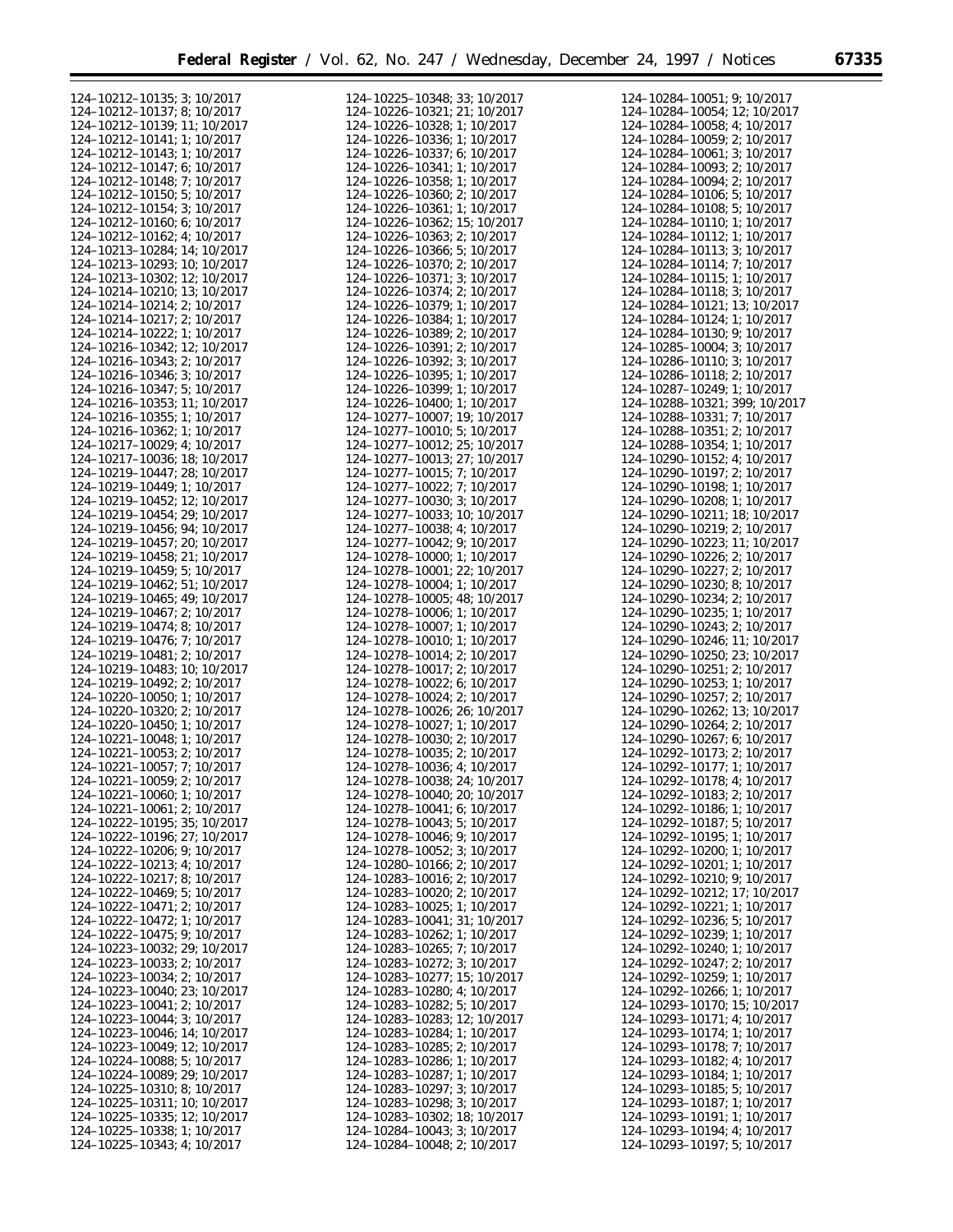eri

| 124-10293-10206; 8; 10/2017          | 124-10308-10004; 1; 10/2017          | 104-10067-10357; 6; 10/2017          |
|--------------------------------------|--------------------------------------|--------------------------------------|
|                                      |                                      |                                      |
| 124-10293-10207; 5; 10/2017          | 124-10308-10008; 1; 10/2017          | 104-10079-10026; 3; 10/2017          |
| 124-10293-10208; 2; 10/2017          | 124-10308-10017; 3; 10/2017          | 104-10079-10040; 1; 10/2017          |
| 124-10293-10209; 1; 10/2017          | 124-10308-10019; 1; 10/2017          | $104 - 10079 - 10059$ ; 4; $10/2017$ |
|                                      |                                      |                                      |
| 124-10293-10210; 2; 10/2017          | 124-10308-10022; 1; 10/2017          | 104-10079-10070; 4; 10/2017          |
| 124-10293-10214; 1; 10/2017          | 124-10308-10024; 1; 10/2017          | $104 - 10079 - 10301$ ; 2; $10/2017$ |
| 124-10293-10459; 1; 10/2017          | 124-10308-10025; 4; 10/2017          | $104 - 10092 - 10086$ ; 7; $10/2017$ |
|                                      |                                      |                                      |
| 124-10293-10460; 2; 10/2017          | 124-10308-10026; 2; 10/2017          | $104-10095-10062$ ; 1; $10/2017$     |
| 124-10293-10468; 1; 10/2017          | 124-10308-10032; 2; 10/2017          | $104 - 10101 - 10021$ ; 5; $10/2017$ |
|                                      | 124-10308-10035; 7; 10/2017          |                                      |
| 124-10293-10472; 1; 10/2017          |                                      | 104-10103-10360; 42; 05/2001         |
| 124-10293-10474; 1; 10/2017          | 124-10308-10042; 2; 10/2017          | 104-10104-10269; 1; 10/2017          |
| 124-10293-10475; 5; 10/2017          | 124-10308-10046; 2; 10/2017          | $104 - 10105 - 10295$ ; 1; 10/2017   |
|                                      |                                      |                                      |
| 124-10293-10476; 1; 10/2017          | 124-10308-10048; 2; 10/2017          | 104-10106-10716; 4; 10/2017          |
| 124-10293-10487; 1; 10/2017          | 124-10308-10059; 6; 10/2017          | 104-10106-10768; 1; 10/2017          |
| 124-10293-10488; 1; 10/2017          | 124-10308-10062; 1; 10/2017          | 104-10110-10026; 1; 10/2017          |
|                                      |                                      |                                      |
| 124-10293-10491; 1; 10/2017          | 124-10308-10063; 1; 10/2017          | 104-10110-10027; 1; 10/2017          |
| 124-10293-10495; 1; 10/2017          | 124-10308-10068; 1; 10/2017          | 104-10110-10036; 1; 10/2017          |
| 124-10293-10499; 1; 10/2017          | 124-10308-10074; 1; 10/2017          | 104-10110-10037; 2; 10/2017          |
|                                      |                                      |                                      |
| 124-10294-10414; 2; 10/2017          | 124-10308-10086; 3; 10/2017          | 104-10110-10113; 1; 10/2017          |
| 124-10294-10421; 2; 10/2017          | 124-10308-10087; 1; 10/2017          | 104-10110-10135; 3; 10/2017          |
|                                      | 124-10308-10088; 1; 10/2017          |                                      |
| 124-10294-10426; 3; 10/2017          |                                      | 104-10110-10300; 1; 10/2017          |
| 124-10294-10429; 2; 10/2017          | 124-10308-10089; 1; 10/2017          | $104 - 10110 - 10303$ ; 2; $10/2017$ |
| 124-10294-10431; 4; 10/2017          | 124-10308-10094; 4; 10/2017          | 104-10110-10305; 13; 10/2017         |
|                                      | 124-10308-10096; 1; 10/2017          |                                      |
| 124-10294-10433; 4; 10/2017          |                                      | 104-10110-10311; 1; 10/2017          |
| 124-10294-10436; 1; 10/2017          | 124-10308-10097; 3; 10/2017          | 104-10110-10312; 1; 10/2017          |
| 124-10294-10440; 1; 10/2017          | $124 - 10308 - 10102$ ; 2; 10/2017   | 104-10110-10319; 2; 10/2017          |
|                                      |                                      |                                      |
| 124-10294-10442; 1; 10/2017          | 124-10308-10103; 1; 10/2017          | 104-10110-10348; 12; 10/2017         |
| 124-10294-10446; 1; 10/2017          | 124-10308-10104; 1; 10/2017          | 104-10113-10322; 14; 10/2017         |
| 124-10294-10469; 3; 10/2017          | 124-10308-10105; 5; 10/2017          | 104-10115-10074; 3; 10/2017          |
|                                      |                                      |                                      |
| 124-10294-10485; 1; 10/2017          | 124-10308-10106; 2; 10/2017          | $104 - 10115 - 10248$ ; 5; $10/2017$ |
| 124-10294-10489; 1; 10/2017          | 124-10308-10110; 2; 10/2017          | $104 - 10116 - 10402$ ; 2; $10/2017$ |
|                                      | 124-10308-10118; 7; 10/2017          |                                      |
| 124-10294-10492; 1; 10/2017          |                                      | 104-10119-10198; 9; 10/2017          |
| 124-10296-10009; 28; 10/2017         | 124-10308-10119; 1; 10/2017          | 104-10119-10244; 2; 10/2017          |
| 124-10297-10193; 4; 10/2017          | 124-10308-10123; 16; 10/2017         | 104-10120-10428; 1; 10/2017          |
|                                      | 124-10308-10127; 2; 10/2017          |                                      |
| 124-10297-10199; 1; 10/2017          |                                      | $104 - 10121 - 10001$ ; 3; $10/2017$ |
| 124-10297-10206; 1; 10/2017          | 124-10308-10131; 12; 10/2017         | $104 - 10121 - 10002$ ; 2; $10/2017$ |
| 124-10297-10209; 1; 10/2017          | 124-10308-10133; 4; 10/2017          | $104 - 10121 - 10003$ ; 1; 10/2017   |
|                                      | 124-10308-10136; 2; 10/2017          |                                      |
| 124-10297-10211; 2; 10/2017          |                                      | $104 - 10121 - 10007$ ; 2; $10/2017$ |
| 124-10297-10213; 1; 10/2017          | 124-10308-10139; 1; 10/2017          | $104 - 10121 - 10009$ ; 1; $10/2017$ |
| 124-10297-10217; 4; 10/2017          | 124-10308-10141; 1; 10/2017          | $104 - 10121 - 10010$ ; 1; 10/2017   |
|                                      | 124-10308-10149; 1; 10/2017          |                                      |
| 124-10298-10170; 10; 10/2017         |                                      | $104 - 10121 - 10012$ ; 2; $10/2017$ |
| 124-10298-10175; 1; 10/2017          | 124-10308-10150; 17; 10/2017         | 104-10121-10014; 1; 10/2017          |
| 124-10298-10178; 2; 10/2017          | 124-10308-10153; 2; 10/2017          | 104-10121-10021; 1; 10/2017          |
|                                      | 124-10308-10156; 1; 10/2017          |                                      |
| 124-10298-10193; 1; 10/2017          |                                      | $104 - 10121 - 10022$ ; 1; $10/2017$ |
| 124-10298-10195; 30; 10/2017         | 124-10308-10159; 1; 10/2017          | 104-10121-10024; 1; 10/2017          |
| 124-10298-10199; 1; 10/2017          | 124-10308-10162; 1; 10/2017          | 104-10121-10029; 1; 10/2017          |
|                                      | $124 - 90021 - 10001$ ; 1; 10/2017   |                                      |
| 124-10298-10200; 1; 10/2017          | $124 - 90021 - 10003$ ; 4; 10/2017   | $104 - 10121 - 10040$ ; 2; $10/2017$ |
| 124-10298-10201; 1; 10/2017          |                                      | 104-10121-10055; 1; 10/2017          |
| 124-10298-10202; 2; 10/2017          | 124-90021-10004; 9; 10/2017          | 104-10121-10067; 1; 10/2017          |
|                                      | $124 - 90021 - 10006$ ; 8; 10/2017   |                                      |
| 124-10298-10205; 1; 10/2017          | 124-90021-10007; 4; 10/2017          | 104-10121-10069; 1; 10/2017          |
| 124-10298-10209; 1; 10/2017          |                                      | 104-10121-10072; 1; 10/2017          |
| 124-10298-10212; 1; 10/2017          | 124-90021-10008; 4; 10/2017          | 104-10121-10082; 1; 10/2017          |
|                                      | 124-90021-10009; 21; 10/2017         |                                      |
| 124-10298-10213; 3; 10/2017          | 124-90021-10010; 1; 10/2017          | 104-10122-10144; 1; 10/2017          |
| 124-10298-10220; 1; 10/2017          |                                      | $104 - 10122 - 10155$ ; 1; 10/2017   |
| 124-10307-10004; 6; 10/2017          | $124 - 90021 - 10012$ ; 3; $10/2017$ | 104-10122-10187; 1; 10/2017          |
|                                      | $124 - 90021 - 10013$ ; 4; 10/2017   |                                      |
| 124-10307-10007; 1; 10/2017          | $124 - 90021 - 10014$ ; 2; $10/2017$ | 104-10122-10274; 10; 10/2017         |
| 124-10307-10008; 3; 10/2017          |                                      | 104-10122-10311; 4; 10/2017          |
| 124-10307-10017; 1; 10/2017          | $124 - 90021 - 10015$ ; 4; 10/2017   | $104 - 10122 - 10316$ ; 1; 10/2017   |
|                                      | 124-90021-10019; 1; 10/2017          |                                      |
| 124-10307-10019; 1; 10/2017          | 124-90021-10021; 17; 10/2017         | 104-10122-10317; 1; 10/2017          |
| 124-10307-10022; 1; 10/2017          |                                      | $104 - 10122 - 10445$ ; 2; $10/2017$ |
| 124-10307-10025; 4; 10/2017          | 124-90021-10023: 1: 10/2017          | 104-10123-10017; 2; 10/2017          |
|                                      | 124-90021-10025; 2; 10/2017          |                                      |
| 124-10307-10026; 4; 10/2017          | 124-90021-10026; 5; 10/2017          | $104 - 10123 - 10018$ ; 5; 10/2017   |
| 124-10307-10027; 1; 10/2017          |                                      | 104-10123-10019; 7; 10/2017          |
| 124-10307-10028; 1; 10/2017          | $124 - 90021 - 10027$ ; 2; $10/2017$ | 104-10123-10020; 6; 10/2017          |
|                                      | $124 - 90021 - 10028$ ; 2; 10/2017   |                                      |
| 124-10307-10029; 1; 10/2017          | $124 - 90021 - 10031$ ; 2; $10/2017$ | $104 - 10123 - 10022$ ; 3; $10/2017$ |
| 124-10307-10030; 1; 10/2017          | $124 - 90021 - 10033$ ; 8; 10/2017   | 104-10123-10029; 12; 10/2017         |
| 124-10307-10033; 3; 10/2017          |                                      | $104 - 10123 - 10097$ ; 2; $10/2017$ |
|                                      | 124-90021-10034; 2; 10/2017          | 104-10123-10098; 2; 10/2017          |
| 124-10307-10034; 16; 10/2017         | 124-90021-10041; 1; 10/2017          |                                      |
| 124-10307-10036; 1; 10/2017          | 124-90021-10047; 1; 10/2017          | 104-10123-10127; 1; 10/2017          |
| 124-10307-10037; 1; 10/2017          |                                      | 104-10123-10131; 1; 10/2017          |
| 124-10307-10042; 1; 10/2017          | 124-90021-10068; 1; 10/2017          | 104-10124-10218; 2; 10/2017          |
|                                      | 124-90021-10069; 3; 10/2017          |                                      |
| 124-10307-10044; 8; 10/2017          |                                      | 104-10124-10239; 2; 10/2017          |
| 124-10307-10045; 2; 10/2017          | CIA Documents: Postponed in Part     | 104-10124-10243; 1; 10/2017          |
| 124-10307-10046; 1; 10/2017          | 104-10052-10172; 4; 10/2017          | 104-10124-10247; 3; 10/2017          |
|                                      |                                      |                                      |
| 124-10307-10047; 1; 10/2017          | 104-10066-10226; 3; 10/2017          | 104-10124-10258; 9; 10/2017          |
| $124 - 10308 - 10002$ ; 2; $10/2017$ | 104-10067-10237; 16; 10/2017         | 104-10124-10259; 1; 10/2017          |
|                                      |                                      |                                      |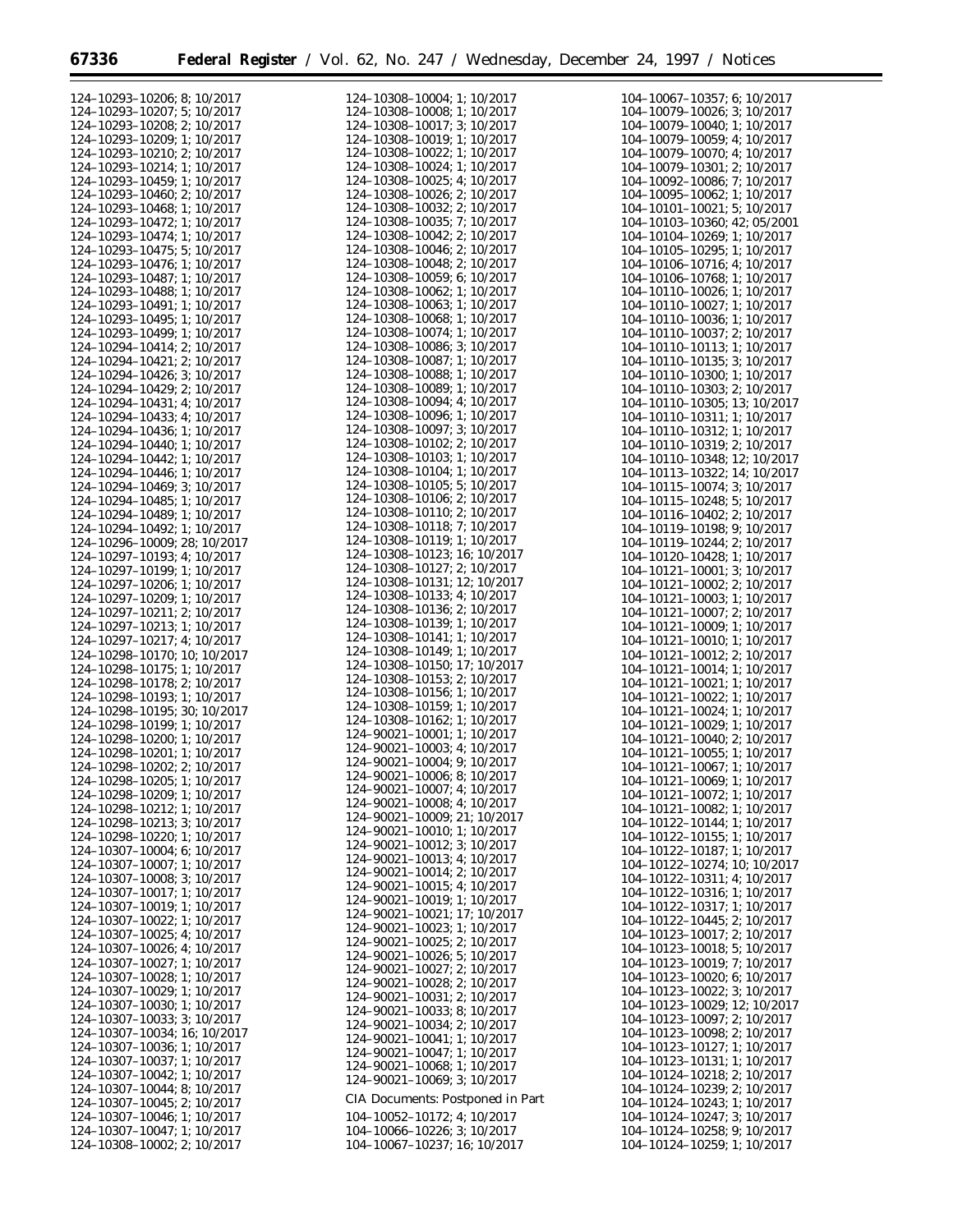| 104-10124-10263; 1; 10/2017          | 104-10128-10303; 5; 10/2017          | 104-10131-10021; 3; 10/2017          |
|--------------------------------------|--------------------------------------|--------------------------------------|
| 104-10124-10266; 3; 10/2017          | 104-10128-10304; 4; 10/2017          | 104-10131-10023; 2; 10/2017          |
| 104-10124-10267; 1; 10/2017          | 104-10128-10305; 14; 10/2017         | $104 - 10131 - 10026$ ; 9; $10/2017$ |
|                                      |                                      |                                      |
| 104-10124-10275; 11; 10/2017         | 104-10128-10315; 1; 10/2017          | 104-10131-10027; 1; 10/2017          |
| 104-10124-10280; 3; 10/2017          | 104-10128-10316; 2; 10/2017          | 104-10131-10031; 42; 10/2017         |
| 104-10124-10283; 1; 10/2017          | 104-10128-10317; 1; 10/2017          | $104 - 10131 - 10032$ ; 2; $10/2017$ |
| 104-10124-10284; 1; 10/2017          | 104-10128-10319; 1; 10/2017          | $104 - 10131 - 10033$ ; 6; 10/2017   |
|                                      |                                      |                                      |
| 104-10124-10293; 3; 10/2017          | 104-10128-10320; 1; 10/2017          | 104-10131-10035; 41; 10/2017         |
| 104-10124-10295; 2; 10/2017          | 104-10128-10334; 3; 10/2017          | 104-10131-10037; 16; 10/2017         |
| 104-10124-10304; 1; 10/2017          | 104-10128-10346; 1; 10/2017          | 104-10131-10041; 3; 10/2017          |
| 104-10124-10324; 2; 10/2017          | 104-10128-10349; 1; 10/2017          | 104-10131-10048; 3; 10/2017          |
|                                      |                                      |                                      |
| 104-10124-10337; 4; 10/2017          | 104-10128-10350; 1; 10/2017          | 104-10131-10049; 3; 10/2017          |
| 104-10124-10342; 5; 10/2017          | 104-10128-10353; 4; 10/2017          | 104-10135-10393; 9; 10/2017          |
| 104-10124-10343; 1; 10/2017          | 104-10128-10354; 1; 10/2017          | 104-10136-10346; 1; 10/2017          |
| 104-10126-10034; 1; 10/2017          | 104-10128-10361; 2; 10/2017          | 104-10136-10347; 1; 10/2017          |
| 104-10126-10042; 1; 10/2017          | 104-10128-10363; 34; 10/2017         | 104-10136-10360; 2; 10/2017          |
|                                      |                                      |                                      |
| 104-10126-10059; 1; 10/2017          | 104-10128-10364; 2; 10/2017          | 104-10136-10362; 1; 10/2017          |
| 104-10126-10078; 7; 10/2017          | 104-10128-10367; 1; 10/2017          | 104-10136-10370; 1; 10/2017          |
| 104-10127-10033; 1; 10/2017          | 104-10128-10372; 2; 10/2017          | 104-10136-10374; 1; 10/2017          |
| 104-10127-10039; 21; 10/2017         | 104-10128-10374; 1; 10/2017          | 104-10145-10114; 1; 10/2017          |
| 104-10127-10052; 4; 10/2017          | 104-10128-10377; 1; 10/2017          | 104-10145-10175; 4; 10/2017          |
|                                      |                                      |                                      |
| 104-10127-10101; 1; 10/2017          | 104-10128-10379; 1; 10/2017          | 104-10145-10190; 3; 10/2017          |
| 104-10127-10280; 2; 10/2017          | 104-10128-10380; 2; 10/2017          | $104 - 10145 - 10229$ ; 2; $10/2017$ |
| 104-10127-10287; 1; 10/2017          | 104-10128-10381; 1; 10/2017          | 104-10145-10332; 2; 10/2017          |
| 104-10128-10027; 1; 10/2017          | 104-10128-10382; 1; 10/2017          | 104-10145-10402; 1; 10/2017          |
|                                      |                                      | $104 - 10145 - 10418$ ; 2; 10/2017   |
| 104-10128-10044; 2; 10/2017          | 104-10128-10399; 1; 10/2017          |                                      |
| 104-10128-10046; 1; 10/2017          | 104-10128-10401; 1; 10/2017          | 104-10146-10021; 1; 10/2017          |
| 104-10128-10047; 1; 10/2017          | 104-10129-10095; 1; 10/2017          | 104-10146-10076; 3; 10/2017          |
| 104-10128-10049; 1; 10/2017          | 104-10129-10097; 2; 10/2017          | 104-10146-10077; 3; 10/2017          |
| 104-10128-10053; 1; 10/2017          | 104-10129-10101; 17; 08/2008         | $104 - 10146 - 10093$ ; 5; $10/2017$ |
|                                      |                                      | 104-10146-10099; 1; 10/2017          |
| 104-10128-10055; 1; 10/2017          | 104-10129-10117; 21; 10/2017         |                                      |
| 104-10128-10069; 1; 10/2017          | 104-10129-10157; 5; 10/2017          | 104-10146-10120; 10; 10/2017         |
| 104-10128-10070; 1; 10/2017          | 104-10129-10168; 6; 10/2017          | $104 - 10146 - 10128$ ; 2; 10/2017   |
| 104-10128-10072; 1; 10/2017          | 104-10130-10039; 3; 10/2017          | 104-10146-10160; 1; 10/2017          |
| 104-10128-10086; 2; 10/2017          | 104-10130-10043; 6; 10/2017          | $104 - 10146 - 10255$ ; 6; 10/2017   |
| 104-10128-10111; 1; 10/2017          | 104-10130-10161; 1; 10/2017          | 104-10146-10266; 3; 10/2017          |
|                                      | 104-10130-10188; 1; 10/2017          | 104-10146-10299; 12; 10/2017         |
| 104-10128-10112; 6; 10/2017          |                                      | 104-10146-10327; 1; 10/2017          |
| 104-10128-10113; 3; 10/2017          | 104-10130-10192; 4; 10/2017          |                                      |
| 104-10128-10114; 2; 10/2017          | 104-10130-10219; 1; 10/2017          | 104-10147-10271; 2; 10/2017          |
| 104-10128-10115; 2; 10/2017          | 104-10130-10238; 2; 10/2017          | 104-10147-10325; 1; 10/2017          |
| 104-10128-10116; 1; 10/2017          | 104-10130-10243; 1; 10/2017          | 104-10147-10327; 3; 10/2017          |
| 104-10128-10117; 1; 10/2017          | 104-10130-10255; 4; 10/2017          | 104-10147-10329; 1; 10/2017          |
|                                      |                                      | 104-10147-10331; 1; 10/2017          |
| 104-10128-10118; 1; 10/2017          | 104-10130-10260; 1; 10/2017          | 104-10147-10402; 1; 10/2017          |
| 104-10128-10154; 9; 10/2017          | 104-10130-10261; 2; 10/2017          |                                      |
| 104-10128-10156; 2; 10/2017          | 104-10130-10262; 2; 10/2017          | 104-10147-10404; 1; 10/2017          |
| 104-10128-10157; 4; 10/2017          | 104-10130-10263; 2; 10/2017          | 104-10147-10416; 1; 10/2017          |
| 104-10128-10212; 1; 10/2017          | 104-10130-10264; 1; 10/2017          | 104-10147-10436; 13; 10/2017         |
| 104-10128-10213; 7; 10/2017          | 104-10130-10265; 2; 10/2017          | 104-10149-10024; 1; 10/2017          |
| 104-10128-10223; 4; 10/2017          |                                      | 104-10149-10028; 1; 10/2017          |
|                                      | 104-10130-10266; 1; 10/2017          | 104-10149-10033; 1; 10/2017          |
| $104 - 10128 - 10224$ ; 2; $10/2017$ | 104-10130-10267; 2; 10/2017          |                                      |
| 104-10128-10229; 6; 10/2017          | 104-10130-10269; 1; 10/2017          | 104-10149-10051; 1; 10/2017          |
| $104 - 10128 - 10235$ ; 2; $10/2017$ | 104-10130-10282; 84; 10/2017         | $104 - 10150 - 10001$ ; 3; $10/2017$ |
| 104-10128-10240; 2; 10/2017          | 104-10130-10284; 1; 10/2017          | $104 - 10150 - 10008$ ; 4; 10/2017   |
| 104-10128-10244; 2; 10/2017          | 104-10130-10287; 7; 10/2017          | $104 - 10150 - 10021$ ; 3; $10/2017$ |
|                                      |                                      | 104-10150-10030; 1; 10/2017          |
| 104-10128-10249; 4; 10/2017          | 104-10130-10291; 2; 10/2017          | $104 - 10161 - 10093$ ; 4; $10/2017$ |
| 104-10128-10251; 2; 10/2017          | 104-10130-10293; 1; 10/2017          |                                      |
| 104-10128-10254; 1; 10/2017          | 104-10130-10305; 1; 10/2017          | 104-10161-10096; 10; 10/2017         |
| 104-10128-10256; 1; 10/2017          | 104-10130-10307; 1; 10/2017          | 104-10161-10097; 12; 10/2017         |
| 104-10128-10257; 2; 10/2017          | 104-10130-10310; 5; 10/2017          | 104-10161-10100; 1; 10/2017          |
|                                      |                                      | CIA Documents: Postponed in Full     |
| 104-10128-10258; 2; 10/2017          | 104-10130-10311; 2; 10/2017          |                                      |
| 104-10128-10259; 1; 10/2017          | 104-10130-10312; 10; 10/2017         | 104-10063-10229; 1; 10/2017          |
| 104-10128-10260; 2; 10/2017          | 104-10130-10313; 6; 10/2017          | $104 - 10063 - 10261$ ; 1; 10/2017   |
| 104-10128-10265; 4; 10/2017          | 104-10130-10317; 1; 10/2017          | 104-10063-10299; 1; 10/2017          |
| 104-10128-10272; 1; 10/2017          | 104-10130-10331; 2; 10/2017          | 104-10063-10300; 1; 10/2017          |
| 104-10128-10279; 1; 10/2017          | 104-10130-10335; 1; 10/2017          |                                      |
| 104-10128-10285; 4; 10/2017          | 104-10130-10346; 1; 10/2017          | 104-10063-10314; 1; 10/2017          |
|                                      |                                      | 104-10063-10315; 1; 10/2017          |
| 104-10128-10286; 3; 10/2017          | 104-10130-10352; 3; 10/2017          | $104-10063-10407$ ; 1; $10/2017$     |
| 104-10128-10287; 2; 10/2017          | $104 - 10130 - 10355$ ; 2; $10/2017$ |                                      |
| 104-10128-10288; 3; 10/2017          | 104-10130-10356; 1; 10/2017          | HSCA Documents: Postponed in Part    |
| 104-10128-10289; 6; 10/2017          | 104-10130-10358; 1; 10/2017          | 180-10078-10006; 1; 10/2017          |
| 104-10128-10291; 5; 10/2017          | 104-10130-10361; 7; 10/2017          | 180-10103-10336; 0; 10/2017          |
| 104-10128-10292; 1; 10/2017          | $104 - 10130 - 10365$ ; 2; $10/2017$ | 180-10110-10083; 6; 10/2017          |
|                                      |                                      |                                      |
| 104-10128-10298; 1; 10/2017          | 104-10130-10366; 1; 10/2017          | 180-10110-10144; 37; 10/2017         |
| 104-10128-10299; 3; 10/2017          | 104-10130-10370; 1; 10/2017          | 180-10113-10416; 2; 10/2017          |
| $104 - 10128 - 10300$ ; 2; $10/2017$ | 104-10130-10371; 1; 10/2017          | 180-10131-10334; 596; 10/2017        |
| $104 - 10128 - 10302$ ; 3; $10/2017$ | 104-10130-10421; 1; 10/2017          | 180-10143-10467; 4; 10/2017          |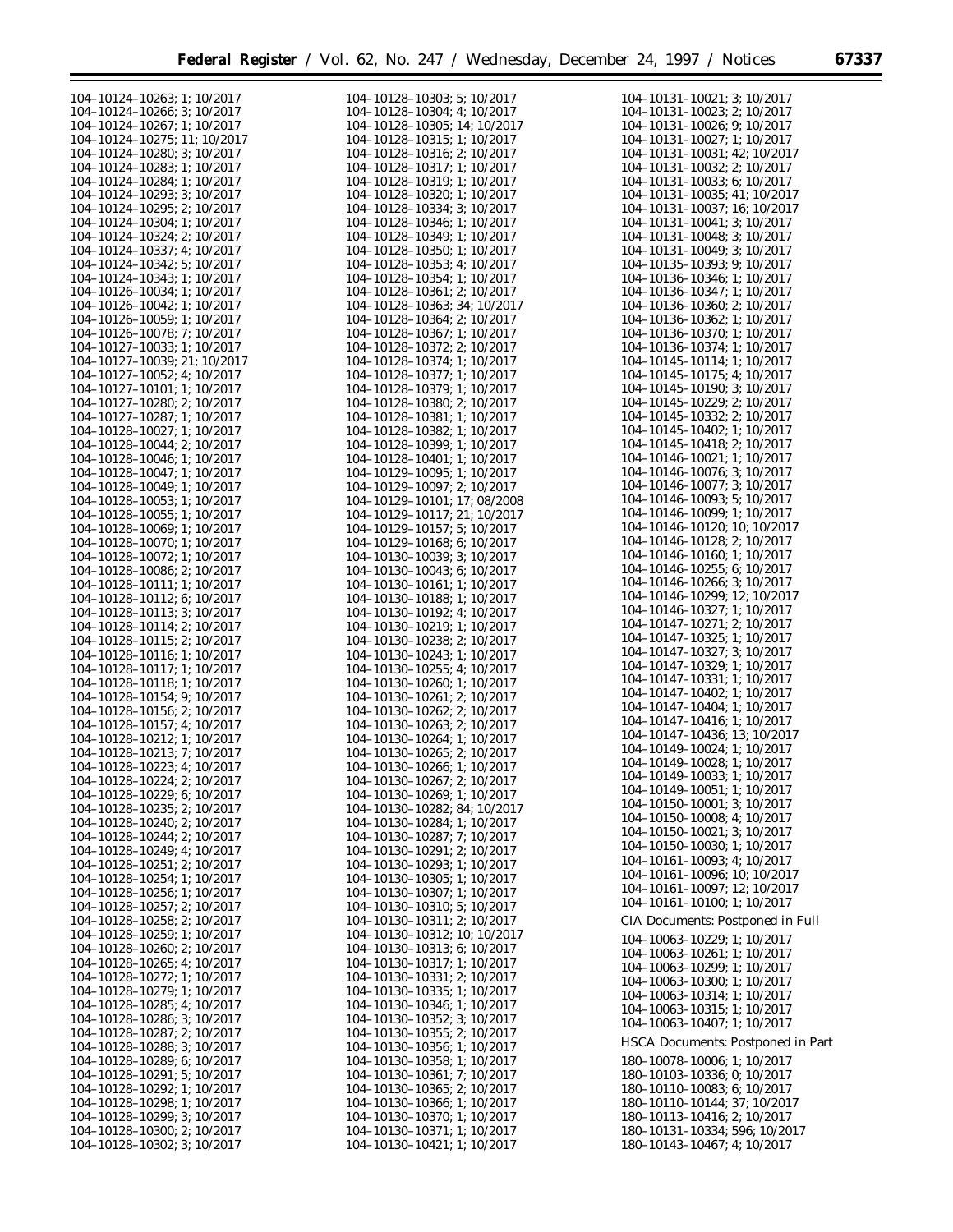| 180-10144-10174; 32; 10/2017                               |
|------------------------------------------------------------|
| 180-10145-10202; 1; 10/2017                                |
| 180-10147-10040; 4; 10/2017                                |
| 180-10147-10185; 32; 10/2017                               |
| <b>State Department Documents: Postponed in</b>            |
| Part                                                       |
|                                                            |
| 119-10003-10122; 37; 10/2017                               |
| 119-10021-10357; 1; 10/2017<br>119-10022-10000; 1; 10/2017 |
| 119-10022-10074; 1; 10/2017                                |
| 119-10022-10246; 3; 10/2017                                |
| 119-10022-10248; 2; 10/2017                                |
|                                                            |
| Ford Library Documents: Postponed in Part                  |
| 178-10002-10089; 1; 10/2017                                |
| 178-10002-10090; 1; 10/2017                                |
| 178-10002-10158; 2; 10/2017                                |
| 178-10002-10159; 1; 10/2017                                |
| 178-10002-10166 1; 10/2017                                 |
| 178-10002-10229; 2; 10/2017                                |
| 178-10002-10265; 8; 10/2017                                |
| 178-10002-10266; 1; 10/2017                                |
| 178-10002-10330; 2; 10/2017                                |
| 178-10002-10335; 4; 10/2017                                |
| 178-10002-10369; 1; 10/2017                                |
| 178-10002-10401; 1; 10/2017                                |
| 178-10002-10482; 3; 10/2017<br>178-10002-10490; 3; 10/2017 |
| 178-10003-10047; 1; 10/2017                                |
| 178-10003-10188; 5; 10/2017                                |
| 178-10003-10296; 2; 10/2017                                |
| 178-10003-10297; 4; 10/2017                                |
| 178-10003-10319; 2; 10/2017                                |
|                                                            |
| 178-10003-10320; 4; 10/2017<br>178-10003-10334; 2; 10/2017 |
| 178-10003-10335; 4; 10/2017                                |
| 178-10003-10414; 1; 10/2017                                |
| 178-10003-10439; 1; 10/2017                                |
| 178-10004-10216; 2; 10/2017                                |
| 178-10004-10217; 4; 10/2017                                |
|                                                            |

#### **Notice of Additional Releases**

After consultation with appropriate Federal agencies, the Review Board announces that the following Federal Bureau of Investigation records are now being opened in full:

124–10194–10212; 124–10194–10214; 124– 10194–10215; 124–10194–10216; 124– 10194–10217; 124–10194–10218; 124– 10194–10219; 124–10194–10220; 124– 10194–10221; 124–10194–10223; 124– 10194–10224; 124–10194–10225; 124– 10194–10226; 124–10194–10227; 124– 10194–10229; 124–10194–10230; 124– 10194–10231; 124–10194–10232; 124– 10194–10233; 124–10194–10234; 124– 10194–10236; 124–10194–10237; 124– 10194–10239; 124–10194–10240; 124– 10194–10241; 124–10194–10242; 124– 10194–10243; 124–10194–10244; 124– 10194–10245; 124–10194–10246; 124– 10194–10247; 124–10194–10248; 124– 10194–10249; 124–10194–10250; 124– 10194–10252; 124–10194–10253; 124– 10194–10254; 124–10194–10258; 124– 10194–10259; 124–10194–10260; 124– 10194–10261; 124–10194–10262; 124– 10194–10263; 124–10194–10265; 124– 10194–10268; 124–10194–10269; 124– 10194–10270; 124–10194–10271; 124– 10194–10274; 124–10194–10275; 124– 10194–10276; 124–10194–10277; 124– 10194–10278; 124–10194–10279; 124– 10194–10280; 124–10194–10281; 124–

10194–10282; 124–10194–10283; 124– 10194–10284; 124–10194–10285; 124– 10194–10287; 124–10194–10288; 124– 10194–10289; 124–10194–10290; 124– 10194–10291; 124–10194–10292; 124– 10194–10293; 124–10194–10294; 124– 10194–10295; 124–10194–10296; 124– 10194–10297; 124–10194–10298; 124– 10194–10299; 124–10194–10300; 124– 10194–10301; 124–10194–10302; 124– 10194–10304; 124–10194–10305; 124– 10194–10306; 124–10194–10307; 124– 10194–10308; 124–10194–10309; 124– 10194–10310; 124–10194–10311; 124– 10194–10312; 124–10194–10313; 124– 10194–10315; 124–10194–10316; 124– 10194–10317; 124–10194–10318; 124– 10194–10319; 124–10194–10321; 124– 10194–10322; 124–10194–10324; 124– 10194–10326; 124–10194–10327; 124– 10194–10328; 124–10194–10333; 124– 10194–10343; 124–10194–10346; 124– 10194–10347; 124–10194–10350; 124– 10194–10351; 124–10194–10352; 124– 10194–10353; 124–10194–10354; 124– 10194–10356; 124–10194–10357; 124– 10194–10424; 124–10194–10427; 124– 10194–10431; 124–10194–10437; 124– 10194–10450; 124–10194–10451; 124– 10195–10000; 124–10195–10002; 124– 10195–10003; 124–10195–10006; 124– 10195–10007; 124–10195–10008; 124– 10195–10010; 124–10195–10011; 124– 10195–10013; 124–10195–10014; 124– 10195–10016; 124–10195–10020; 124– 10195–10021; 124–10195–10023; 124– 10195–10026; 124–10195–10027; 124– 10195–10028; 124–10195–10030; 124– 10195–10031; 124–10195–10032; 124– 10195–10034; 124–10195–10035; 124– 10195–10036; 124–10195–10037; 124– 10195–10038; 124–10195–10039; 124– 10195–10041; 124–10195–10042; 124– 10195–10043; 124–10195–10044; 124– 10195–10045; 124–10195–10046; 124– 10195–10047; 124–10195–10049; 124– 10195–10050; 124–10195–10051; 124– 10195–10052; 124–10195–10053; 124– 10195–10054; 124–10195–10055; 124– 10195–10056; 124–10195–10058; 124– 10195–10059; 124–10195–10061; 124– 10195–10062; 124–10195–10063; 124– 10195–10064; 124–10195–10065; 124– 10195–10066; 124–10195–10068; 124– 10195–10069; 124–10195–10071; 124– 10195–10073; 124–10195–10074; 124– 10195–10075; 124–10195–10076; 124– 10195–10080; 124–10195–10081; 124– 10195–10082; 124–10195–10083; 124– 10195–10084; 124–10195–10085; 124– 10195–10086; 124–10195–10087; 124– 10195–10088; 124–10195–10089; 124– 10195–10090; 124–10195–10091; 124– 10195–10093; 124–10195–10094; 124– 10195–10097; 124–10195–10098; 124– 10195–10099; 124–10195–10102; 124– 10195–10103; 124–10195–10104; 124– 10195–10313; 124–10195–10314; 124– 10195–10315; 124–10195–10316; 124– 10195–10318; 124–10195–10320; 124– 10195–10321; 124–10195–10325; 124– 10195–10326; 124–10195–10329; 124– 10195–10330; 124–10196–10388; 124– 10196–10389; 124–10196–10390; 124– 10196–10391; 124–10196–10392; 124– 10196–10393; 124–10196–10394; 124–

|                                                               | 124-10196-10398;<br>124-                             |
|---------------------------------------------------------------|------------------------------------------------------|
| 10196–10395;                                                  |                                                      |
| 10196-10399;                                                  | 124-10196-10400;<br>$124 -$                          |
| 10196-10401;                                                  | 124-10196-10402;<br>124–                             |
| 10196-10405;                                                  | 124-10196-10406;<br>$124 -$                          |
| 10196-10408;                                                  | 124-10196-10409;<br>124-                             |
|                                                               |                                                      |
| 10196-10410;                                                  | 124-10196-10412;<br>$124 -$                          |
| 10196-10413;                                                  | 124-10196-10414;<br>124-                             |
| 10196-10415;                                                  | 124-10196-10417;<br>$124 -$                          |
|                                                               |                                                      |
| 10196-10419;                                                  | 124-10196-10420;<br>124-                             |
| 10196-10422;                                                  | 124-10196-10426;<br>$124 -$                          |
| 10196-10427;                                                  | 124-10196-10428;<br>124-                             |
| 10196-10429;                                                  | 124-10196-10431;<br>$124 -$                          |
|                                                               |                                                      |
| 10196–10433;                                                  | 124-10196-10434;<br>$124 -$                          |
| 10196-10436:                                                  | 124-10196-10437;<br>$124 -$                          |
| 10196-10438;                                                  | 124-10196-10440;<br>124-                             |
| $\begin{array}{c} 10196 - 10442 \\ 10196 - 10445 \end{array}$ | $124 - 10196 - 10443$ ;<br>124-10196-10448;<br>124-  |
|                                                               |                                                      |
|                                                               | 124                                                  |
| 10197-10199;                                                  | 124-10197-10200;<br>124-                             |
| 10197-10202;                                                  | 124-10197-10204;<br>124-                             |
| 10197-10210;                                                  | 124-10197-10212;<br>124-                             |
|                                                               |                                                      |
| 10197-10213;                                                  | 124-10197-10219;<br>124-                             |
| 10197-10222;                                                  | 124-10197-10223;<br>124-                             |
| 10197-10234;                                                  | 124-10197-10262;<br>124-                             |
| 10197-10264;                                                  | 124-10197-10266;                                     |
|                                                               | 124-                                                 |
| 10197-10407;                                                  | 124-10197-10409;<br>124-                             |
| 10197-10410;                                                  | 124-10197-10411;<br>124-                             |
| 10197-10413;                                                  | 124-10197-10414;<br>124-                             |
|                                                               |                                                      |
| 10198-10000;                                                  | 124-10198-10001;<br>124-                             |
| 10198-10002;                                                  | 124-10198-10003;<br>$124 -$                          |
| 10198-10004;                                                  | 124-10198-10005;<br>124-                             |
| 10198-10006;                                                  | 124-10198-10007;                                     |
|                                                               | 124-                                                 |
| 10198-10009;                                                  | 124-10198-10011;<br>$124 -$                          |
| 10198-10012;                                                  | 124-10198-10014;<br>124                              |
| 10198-10015;                                                  | 124-10198-10016;<br>124-                             |
|                                                               |                                                      |
| 10198-10017;                                                  | 124-10198-10018;<br>124-                             |
| 10198-10019;                                                  | 124-10198-10020;<br>124-                             |
| 10198-10021;                                                  | 124-10198-10022;<br>124-                             |
| 10198-10023;                                                  | 124-10198-10024;<br>124-                             |
|                                                               |                                                      |
| 10198-10026;                                                  | 124-10198-10027;<br>124-                             |
| 10198-10028;                                                  | 124-10198-10029;<br>124-                             |
|                                                               |                                                      |
|                                                               |                                                      |
| 10198-10030;                                                  | 124-10198-10031;<br>124                              |
| 10198-10032;                                                  | 124-10198-10033;<br>124-                             |
| 10198-10034;                                                  | 124-10198-10036;<br>124-                             |
|                                                               |                                                      |
| 10198-10037;                                                  | 124-10198-10038;<br>124-                             |
| 10198-10039;                                                  | 124-10198-10040;<br>124-                             |
| 10198-10041;                                                  | 124-10198-10042;<br>124-                             |
| 10198-10043;                                                  | 124-10198-10044;<br>124-                             |
|                                                               | $124 -$                                              |
| 10198-10045;                                                  | 124-10198-10046;                                     |
| 10198-10047;                                                  | 124-10198-10049;<br>124                              |
|                                                               | $124 - 10198 - 10051$<br>$124 -$                     |
|                                                               | 124–                                                 |
| 10198-10050;<br>10198-10052;                                  | $124 - 10198 - 10053;$                               |
| 10198-10054;                                                  | 124-10198-10055;<br>$124 -$                          |
| 10198-10057;                                                  | 124-10198-10058;<br>124–                             |
| 10198-10059;                                                  | 124-10198-10060;<br>124–                             |
|                                                               |                                                      |
| 10198-10061;                                                  | 124-10198-10062;<br>$124 -$                          |
| 10198-10063;                                                  | 124-10198-10064;<br>124–                             |
| 10198-10066;                                                  | 124-10198-10067;<br>$124 -$                          |
| 10198-10068;                                                  | 124-10198-10241;<br>$124 -$                          |
|                                                               |                                                      |
| 10198-10242;                                                  | 124-10198-10243;<br>$124 -$                          |
| 10198-10244;                                                  | 124-10198-10245;<br>$124 -$                          |
| 10198-10246;                                                  | 124-10198-10248;<br>$124 -$                          |
| 10198-10249;                                                  | 124-10198-10250;<br>$124 -$                          |
|                                                               |                                                      |
| 10198-10251;                                                  | 124-10198-10252;<br>$124 -$                          |
| 10198-10253;                                                  | 124-10198-10254;<br>$124 -$                          |
| 10198-10255;                                                  | 124-10198-10257;<br>124–                             |
| 10198-10258;                                                  | 124-10198-10259;<br>$124 -$                          |
|                                                               |                                                      |
| 10198-10260;                                                  | 124-10198-10261;<br>124–                             |
| 10198-10262;                                                  | 124-10198-10263;<br>$124 -$                          |
| 10198-10264;                                                  | 124-10198-10266;<br>$124 -$                          |
| 10198-10267;                                                  | 124-10198-10268;<br>$124 -$                          |
|                                                               |                                                      |
| 10198-10269;                                                  | 124-10198-10270;<br>$124 -$                          |
| 10198-10272;                                                  | 124-10198-10273;<br>$124 -$                          |
| 10199-10277;                                                  | 124-10199-10279;<br>$124 -$                          |
| 10199-10280;                                                  | 124-10199-10281;<br>$124 -$                          |
|                                                               |                                                      |
| 10199-10283;<br>10199-10285;                                  | 124-10199-10284;<br>124–<br>124-10199-10286;<br>124- |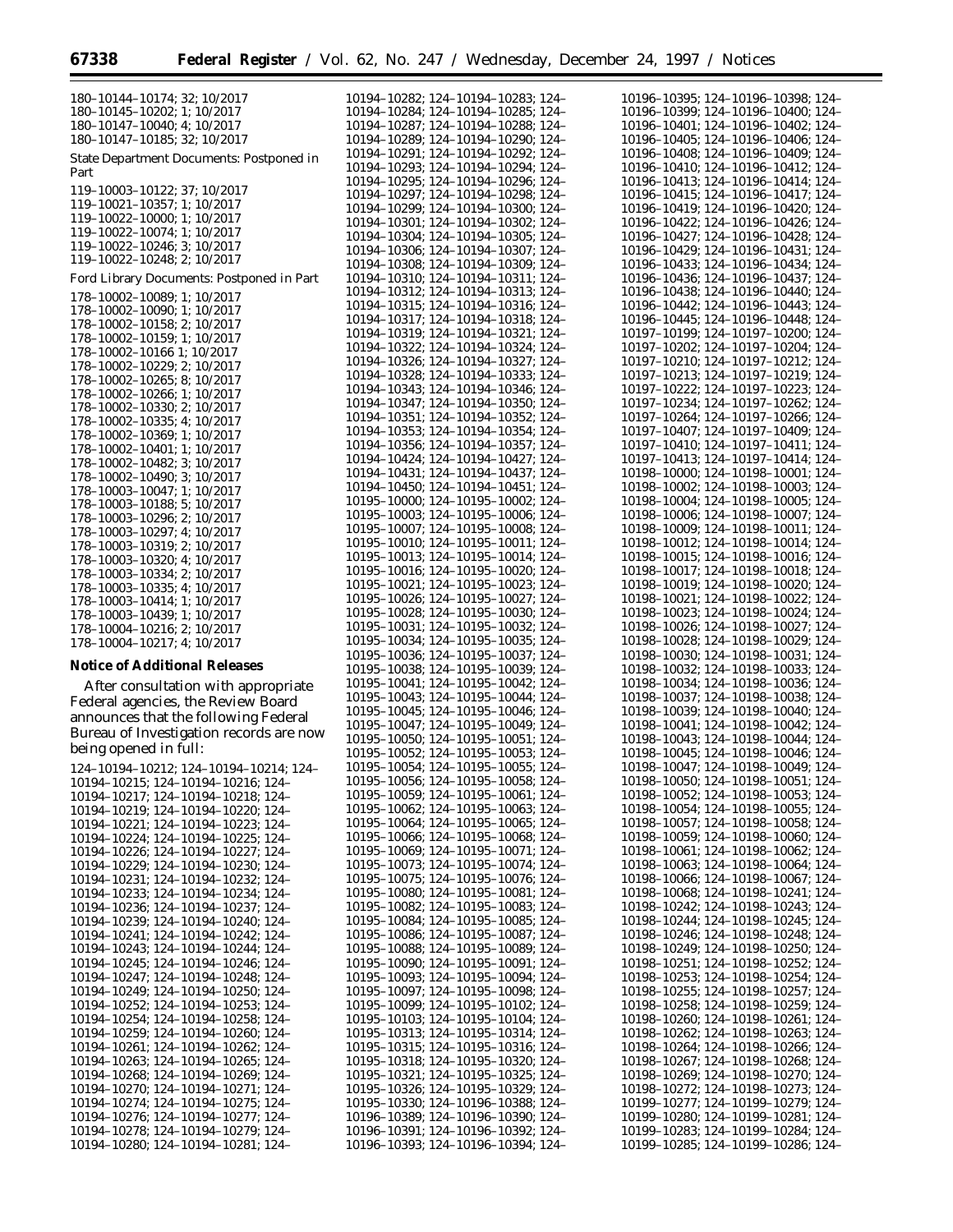| 10199-10287; 124-10199-10288; 124-                                       | 10202-10221; 124-10202-10222; 124-                                       | 10204-10050: 124-10204-10051: 124-                                       |
|--------------------------------------------------------------------------|--------------------------------------------------------------------------|--------------------------------------------------------------------------|
| 10199-10289: 124-10199-10290: 124-                                       | 10202-10223; 124-10202-10224; 124-                                       | 10204-10052; 124-10204-10053; 124-                                       |
|                                                                          |                                                                          |                                                                          |
| 10199-10292; 124-10199-10293; 124-                                       | 10202-10225: 124-10202-10227: 124-                                       | 10204-10055; 124-10204-10056; 124-                                       |
| 10199-10294; 124-10199-10295; 124-                                       | 10202-10228: 124-10202-10229: 124-                                       | 10204-10057; 124-10204-10058; 124-                                       |
| 10199-10296; 124-10199-10297; 124-                                       | 10202-10230; 124-10202-10231; 124-                                       | 10204-10061; 124-10204-10064; 124-                                       |
|                                                                          |                                                                          |                                                                          |
| 10199-10298; 124-10199-10299; 124-                                       | 10202-10232: 124-10202-10234: 124-                                       | 10204-10066; 124-10204-10071; 124-                                       |
| 10199-10300; 124-10199-10301; 124-                                       | 10202-10235; 124-10202-10236; 124-                                       | 10204-10072; 124-10204-10074; 124-                                       |
|                                                                          |                                                                          |                                                                          |
| 10199-10302; 124-10199-10303; 124-                                       | 10202-10237; 124-10202-10238; 124-                                       | 10204-10075; 124-10204-10077; 124-                                       |
| 10199-10304; 124-10199-10305; 124-                                       | 10202-10239; 124-10202-10240; 124-                                       | 10204-10078; 124-10204-10079; 124-                                       |
|                                                                          |                                                                          |                                                                          |
| 10199-10306; 124-10199-10307; 124-                                       | 10202-10241; 124-10202-10242; 124-                                       | 10204-10080; 124-10204-10085; 124-                                       |
| 10199-10308; 124-10199-10309; 124-                                       | 10202-10243; 124-10202-10244; 124-                                       | 10204-10086; 124-10204-10087; 124-                                       |
| 10199-10310: 124-10199-10311: 124-                                       | 10202-10245; 124-10202-10246; 124-                                       | 10204-10088; 124-10204-10091; 124-                                       |
|                                                                          |                                                                          |                                                                          |
| 10199-10312; 124-10199-10313; 124-                                       | 10202-10248; 124-10202-10249; 124-                                       | 10204-10093; 124-10204-10094; 124-                                       |
| 10199-10314: 124-10199-10315: 124-                                       | 10202-10250; 124-10202-10251; 124-                                       | 10204-10095; 124-10204-10096; 124-                                       |
|                                                                          |                                                                          |                                                                          |
| 10199-10316; 124-10199-10317; 124-                                       | 10202-10252; 124-10202-10253; 124-                                       | 10204-10102; 124-10204-10106; 124-                                       |
| 10199-10318: 124-10199-10319: 124-                                       | 10202-10254; 124-10202-10255; 124-                                       | 10204-10107: 124-10204-10111: 124-                                       |
| 10199-10320; 124-10199-10321; 124-                                       | 10202-10256; 124-10202-10257; 124-                                       | 10204-10113; 124-10204-10116; 124-                                       |
|                                                                          |                                                                          |                                                                          |
| 10199-10322; 124-10199-10323; 124-                                       | 10202-10259; 124-10202-10260; 124-                                       | 10204-10125; 124-10204-10126; 124-                                       |
| 10200-10001; 124-10200-10002; 124-                                       | 10202-10261; 124-10202-10262; 124-                                       | 10204-10127; 124-10204-10131; 124-                                       |
|                                                                          |                                                                          |                                                                          |
| 10200-10003; 124-10200-10004; 124-                                       | 10202-10263; 124-10202-10264; 124-                                       | 10204-10134; 124-10204-10167; 124-                                       |
| 10200-10005; 124-10200-10006; 124-                                       | 10202-10266; 124-10202-10267; 124-                                       | 10204-10168; 124-10204-10172; 124-                                       |
| 10200-10007: 124-10200-10008: 124-                                       | 10202-10271: 124-10202-10272: 124-                                       | 10204-10173; 124-10204-10174; 124-                                       |
|                                                                          |                                                                          |                                                                          |
| 10200-10009; 124-10200-10010; 124-                                       | 10202-10273; 124-10202-10274; 124-                                       | 10204-10178; 124-10204-10180; 124-                                       |
| 10200-10011: 124-10200-10012: 124-                                       | 10202-10275: 124-10202-10276: 124-                                       | 10204-10181: 124-10204-10185: 124-                                       |
|                                                                          |                                                                          |                                                                          |
| 10200-10013; 124-10200-10015; 124-                                       | 10202-10280; 124-10202-10281; 124-                                       | 10204-10188; 124-10204-10190; 124-                                       |
| 10200-10016: 124-10200-10017: 124-                                       | 10202-10284; 124-10202-10286; 124-                                       | 10204-10192: 124-10204-10194: 124-                                       |
| 10200-10018; 124-10200-10019; 124-                                       | 10202-10289; 124-10202-10292; 124-                                       | 10204-10196; 124-10204-10199; 124-                                       |
|                                                                          |                                                                          |                                                                          |
| 10200-10020: 124-10200-10022: 124-                                       | 10202-10293: 124-10202-10294: 124-                                       | 10204-10200: 124-10204-10201: 124-                                       |
| 10200-10023: 124-10200-10025: 124-                                       | 10202-10295; 124-10202-10297; 124-                                       | 10204-10257: 124-10204-10258: 124-                                       |
|                                                                          |                                                                          |                                                                          |
| 10200-10026: 124-10200-10027: 124-                                       | 10202-10298; 124-10202-10301; 124-                                       | 10204-10259: 124-10204-10260: 124-                                       |
| 10200-10028: 124-10200-10029: 124-                                       | 10202-10302; 124-10202-10303; 124-                                       | 10204-10261; 124-10204-10262; 124-                                       |
| 10200-10031; 124-10200-10032; 124-                                       | 10202-10304; 124-10202-10305; 124-                                       | 10204-10263: 124-10204-10265: 124-                                       |
|                                                                          |                                                                          |                                                                          |
| 10200-10033; 124-10200-10036; 124-                                       | 10202-10306; 124-10202-10307; 124-                                       | 10204-10266; 124-10204-10267; 124-                                       |
| 10200-10038; 124-10200-10039; 124-                                       | 10202-10308; 124-10202-10309; 124-                                       | 10204-10268; 124-10204-10269; 124-                                       |
|                                                                          |                                                                          |                                                                          |
| 10200-10041; 124-10200-10044; 124-                                       | 10202-10312; 124-10202-10313; 124-                                       | 10204-10270; 124-10204-10271; 124-                                       |
| 10200-10045; 124-10200-10047; 124-                                       | 10202-10314; 124-10202-10315; 124-                                       | 10204-10273; 124-10204-10274; 124-                                       |
| 10200-10051; 124-10200-10055; 124-                                       | 10202-10316; 124-10202-10319; 124-                                       | 10204-10275; 124-10204-10276; 124-                                       |
|                                                                          |                                                                          |                                                                          |
| 10200-10056; 124-10200-10057; 124-                                       | 10202-10322; 124-10202-10323; 124-                                       | 10204-10277; 124-10204-10279; 124-                                       |
| 10200-10058; 124-10200-10059; 124-                                       | 10202-10324; 124-10202-10326; 124-                                       | 10204-10280; 124-10204-10281; 124-                                       |
|                                                                          |                                                                          |                                                                          |
| 10200-10060; 124-10200-10061; 124-                                       | 10202-10327; 124-10202-10446; 124-                                       | 10204-10282; 124-10204-10284; 124-                                       |
| 10200-10062; 124-10200-10063; 124-                                       | 10202-10447; 124-10202-10448; 124-                                       | 10204-10285; 124-10204-10287; 124-                                       |
|                                                                          |                                                                          |                                                                          |
| 10200-10064; 124-10200-10072; 124-                                       | 10202-10449; 124-10202-10450; 124-                                       | 10204-10288; 124-10204-10289; 124-                                       |
| 10200-10074; 124-10200-10075; 124-                                       | 10202-10451; 124-10202-10452; 124-                                       | 10204-10290; 124-10204-10292; 124-                                       |
| 10200-10150: 124-10201-10418: 124-                                       | 10202-10453: 124-10202-10454: 124-                                       | 10204-10293: 124-10204-10294: 124-                                       |
|                                                                          |                                                                          |                                                                          |
| 10201-10419: 124-10201-10420: 124-                                       | 10202-10455; 124-10202-10456; 124-                                       | 10204-10499; 124-10205-10004; 124-                                       |
| 10201-10422: 124-10201-10423: 124-                                       | 10202-10457: 124-10202-10458: 124-                                       | 10205-10009; 124-10205-10010; 124-                                       |
|                                                                          | 10203-10136; 124-10203-10138; 124-                                       | 10205-10012; 124-10205-10013; 124-                                       |
| 10201-10424; 124-10202-10144; 124-                                       |                                                                          |                                                                          |
| 10202-10145; 124-10202-10146; 124-                                       | 10203-10139; 124-10203-10140; 124-                                       | 10205-10015; 124-10205-10019; 124-                                       |
| 10202-10147; 124-10202-10151; 124-                                       | 10203-10146; 124-10203-10147; 124-                                       | 10205-10022; 124-10205-10023; 124-                                       |
|                                                                          |                                                                          |                                                                          |
| 10202-10153; 124-10202-10154; 124-                                       | 10203-10148; 124-10203-10150; 124-                                       | 10205-10026; 124-10205-10028; 124-                                       |
| $10202 - 10156$ ; 124-10202-10158; 124-                                  | 10203-10151; 124-10203-10152; 124-                                       | 10205-10029; 124-10205-10035; 124-                                       |
| 10202-10159; 124-10202-10160; 124-                                       | 10203-10154; 124-10203-10156; 124-                                       | 10205-10036; 124-10205-10037; 124-                                       |
|                                                                          |                                                                          |                                                                          |
|                                                                          |                                                                          |                                                                          |
| 10202-10163; 124-10202-10165; 124-                                       | 10203-10157; 124-10203-10160; 124-                                       | $10205 - 10044$ ; 124-10205-10045; 124-                                  |
|                                                                          |                                                                          |                                                                          |
| 10202-10166; 124-10202-10171; 124-                                       | 10203-10163; 124-10203-10167; 124-                                       | $10205 - 10046$ ; 124-10205-10047; 124-                                  |
| 10202-10172; 124-10202-10173; 124-                                       | 10203-10168; 124-10203-10171; 124-                                       | 10205-10050; 124-10205-10053; 124-                                       |
| 10202-10175; 124-10202-10178; 124-                                       | 10203-10176; 124-10203-10178; 124-                                       | 10205-10054; 124-10205-10056; 124-                                       |
|                                                                          |                                                                          |                                                                          |
| 10202-10179; 124-10202-10180; 124-                                       | 10203-10467; 124-10203-10470; 124-                                       | 10205-10058; 124-10205-10062; 124-                                       |
| 10202-10181; 124-10202-10182; 124-                                       | 10203-10479; 124-10203-10481; 124-                                       | 10205-10063; 124-10205-10065; 124-                                       |
|                                                                          |                                                                          |                                                                          |
| 10202-10183; 124-10202-10184; 124-                                       | 10203-10483; 124-10203-10486; 124-                                       | 10205-10068; 124-10205-10071; 124-                                       |
| 10202-10185; 124-10202-10186; 124-                                       | 10203-10487; 124-10203-10488; 124-                                       | $10205 - 10072$ ; 124-10205-10074; 124-                                  |
|                                                                          | 10203-10490; 124-10203-10495; 124-                                       | 10205-10449; 124-10206-10000; 124-                                       |
| 10202-10187; 124-10202-10188; 124-                                       |                                                                          |                                                                          |
| 10202-10189; 124-10202-10190; 124-                                       | 10203-10496; 124-10203-10498; 124-                                       | 10206-10001; 124-10206-10002; 124-                                       |
| 10202-10191; 124-10202-10192; 124-                                       | 10203-10499; 124-10204-10003; 124-                                       | 10206-10003; 124-10206-10005; 124-                                       |
| 10202-10193; 124-10202-10194; 124-                                       | $10204 - 10005$ ; 124-10204-10006; 124-                                  | $10206 - 10008$ ; 124-10206-10010; 124-                                  |
|                                                                          |                                                                          |                                                                          |
| 10202-10195; 124-10202-10196; 124-                                       | 10204-10007; 124-10204-10011; 124-                                       | 10206-10011; 124-10206-10012; 124-                                       |
| 10202-10197; 124-10202-10198; 124-                                       | 10204-10012; 124-10204-10014; 124-                                       | 10206-10013; 124-10206-10015; 124-                                       |
|                                                                          |                                                                          |                                                                          |
| 10202-10199; 124-10202-10200; 124-                                       | 10204-10016; 124-10204-10018; 124-                                       | 10206-10017; 124-10206-10018; 124-                                       |
| 10202-10201; 124-10202-10202; 124-                                       | 10204-10019; 124-10204-10020; 124-                                       | 10206-10019; 124-10206-10020; 124-                                       |
| $10202 - 10203$ ; 124-10202-10204; 124-                                  | 10204-10021; 124-10204-10022; 124-                                       | 10206-10021; 124-10206-10022; 124-                                       |
|                                                                          |                                                                          |                                                                          |
| 10202-10206; 124-10202-10207; 124-                                       | 10204-10023; 124-10204-10024; 124-                                       | 10206-10024; 124-10206-10025; 124-                                       |
| 10202-10208; 124-10202-10209; 124-                                       | 10204-10025; 124-10204-10026; 124-                                       | 10206-10026; 124-10206-10028; 124-                                       |
|                                                                          |                                                                          |                                                                          |
| 10202-10210; 124-10202-10211; 124-                                       | 10204-10027; 124-10204-10029; 124-                                       | 10206-10029; 124-10206-10031; 124-                                       |
| 10202-10212; 124-10202-10213; 124-                                       | 10204-10031; 124-10204-10032; 124-                                       | 10206-10032; 124-10206-10034; 124-                                       |
| 10202-10215; 124-10202-10216; 124-                                       | 10204-10033; 124-10204-10034; 124-                                       | 10206-10036; 124-10206-10038; 124-                                       |
|                                                                          |                                                                          |                                                                          |
| 10202-10217; 124-10202-10218; 124-<br>10202-10219; 124-10202-10220; 124- | 10204-10039; 124-10204-10045; 124-<br>10204-10046; 124-10204-10049; 124- | 10206-10039; 124-10206-10040; 124-<br>10206-10044; 124-10206-10045; 124- |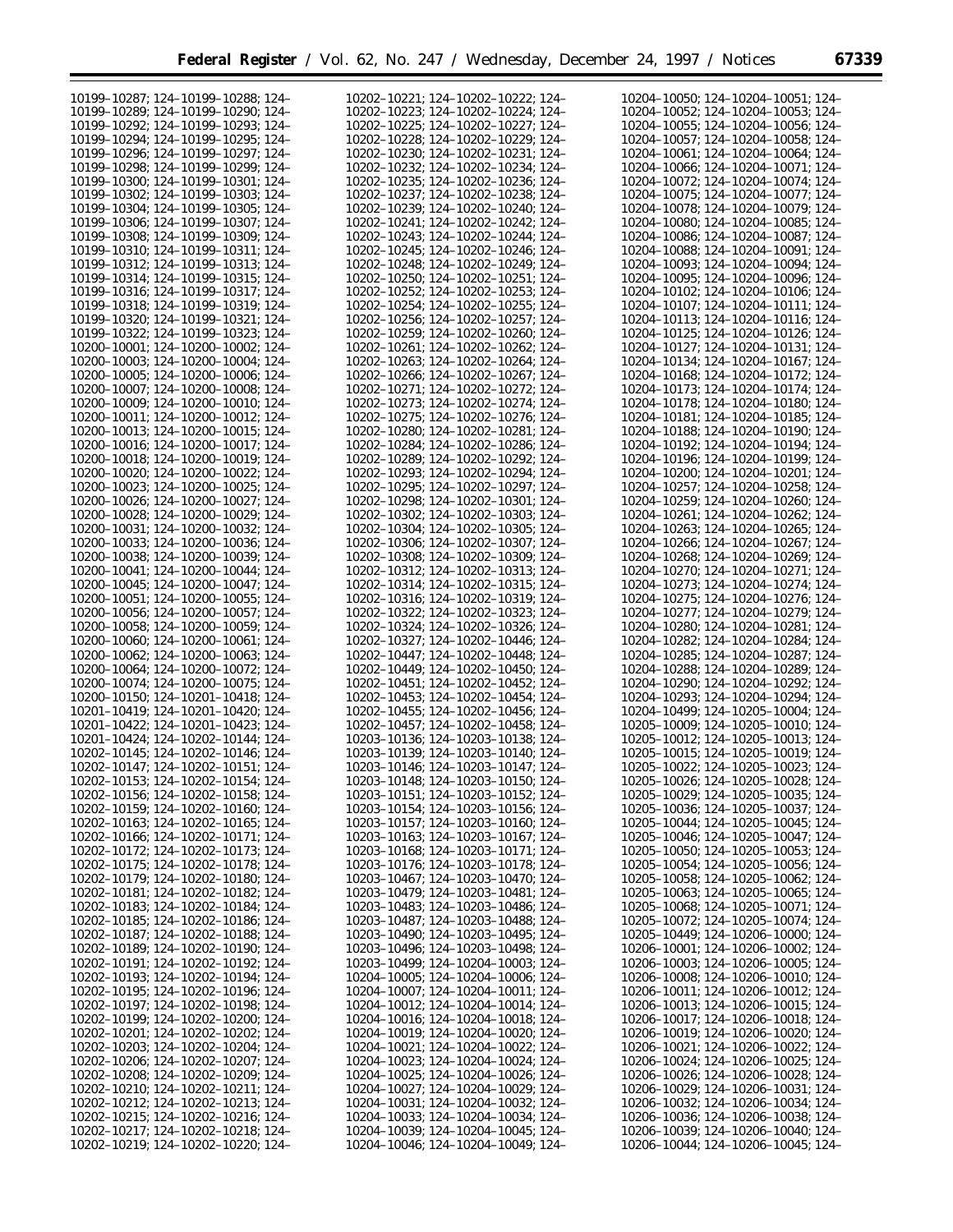| 10206-10046; 124-10206-10047; 124-      | 10209-10083; 124-10209-10085; 124-      | 10209-10316; 124-10209-10319; 124-                |
|-----------------------------------------|-----------------------------------------|---------------------------------------------------|
| 10206-10048: 124-10206-10049: 124-      | 10209-10086; 124-10209-10088; 124-      | 10209-10321; 124-10209-10331; 124-                |
| 10206-10050; 124-10206-10052; 124-      | 10209-10089; 124-10209-10091; 124-      | 10209-10332; 124-10209-10345; 124-                |
| 10206-10054; 124-10206-10055; 124-      | 10209-10092; 124-10209-10093; 124-      | 10209-10346; 124-10209-10349; 124-                |
| 10206-10056; 124-10206-10057; 124-      | 10209-10094; 124-10209-10095; 124-      | 10209-10350; 124-10209-10353; 124-                |
| 10206-10059; 124-10206-10060; 124-      | 10209-10096; 124-10209-10097; 124-      | 10209-10356; 124-10209-10358; 124-                |
| 10206-10061; 124-10206-10063; 124-      | 10209-10098; 124-10209-10099; 124-      | 10209-10359; 124-10209-10361; 124-                |
| 10206-10064; 124-10206-10065; 124-      | 10209-10101; 124-10209-10102; 124-      | 10209-10366; 124-10209-10367; 124-                |
| 10206-10066; 124-10206-10069; 124-      | 10209-10103; 124-10209-10105; 124-      | 10209-10373; 124-10209-10381; 124-                |
| 10206-10070; 124-10206-10071; 124-      | 10209-10106; 124-10209-10107; 124-      | 10210-10207; 124-10210-10208; 124-                |
| 10206-10072; 124-10206-10073; 124-      | 10209-10108; 124-10209-10109; 124-      | 10210-10209; 124-10210-10211; 124-                |
| 10206-10075: 124-10206-10076: 124-      | 10209-10110; 124-10209-10111; 124-      | 10210-10212: 124-10210-10214: 124-                |
| 10206-10078: 124-10206-10079: 124-      | 10209-10112; 124-10209-10113; 124-      | 10210-10215; 124-10210-10217; 124-                |
| 10206-10080: 124-10206-10082: 124-      | 10209-10114: 124-10209-10115: 124-      | 10210-10218; 124-10210-10221; 124-                |
| 10206-10083: 124-10206-10088: 124-      |                                         |                                                   |
| 10206-10089: 124-10206-10090: 124-      | 10209-10116; 124-10209-10117; 124-      | 10210-10222; 124-10210-10223; 124-                |
|                                         | 10209-10118; 124-10209-10119; 124-      | 10210-10355; 124-10210-10359; 124-                |
| 10206-10093; 124-10206-10094; 124-      | 10209-10120; 124-10209-10121; 124-      | 10210-10360; 124-10210-10363; 124-                |
| 10206-10097; 124-10206-10099; 124-      | 10209-10122; 124-10209-10123; 124-      | 10210-10364; 124-10210-10366; 124-                |
| 10206-10100; 124-10206-10103; 124-      | 10209-10124; 124-10209-10125; 124-      | 10210-10367; 124-10210-10369; 124-                |
| 10206-10387; 124-10206-10389; 124-      | 10209-10126; 124-10209-10127; 124-      | 10210-10371; 124-10210-10372; 124-                |
| 10206-10390; 124-10206-10391; 124-      | 10209-10128; 124-10209-10130; 124-      | 10210-10373; 124-10210-10374; 124-                |
| 10206-10393; 124-10206-10397; 124-      | 10209-10131; 124-10209-10132; 124-      | 10210-10375; 124-10210-10376; 124-                |
| 10206-10398: 124-10206-10399: 124-      | 10209-10133; 124-10209-10134; 124-      | 10210-10379; 124-10210-10382; 124-                |
| 10206-10400; 124-10207-10260; 124-      | 10209-10135; 124-10209-10137; 124-      | 10210-10384; 124-10210-10385; 124-                |
| 10207-10262: 124-10207-10263: 124-      | 10209-10139; 124-10209-10140; 124-      | 10210-10387; 124-10210-10388; 124-                |
| 10207-10264: 124-10207-10265: 124-      | 10209-10141; 124-10209-10142; 124-      | 10210-10399; 124-10210-10410; 124-                |
| 10207-10266: 124-10207-10272: 124-      | 10209-10143; 124-10209-10144; 124-      | 10210-10411; 124-10210-10412; 124-                |
| 10207-10273; 124-10207-10274; 124-      | 10209-10145; 124-10209-10146; 124-      | 10210-10413; 124-10210-10414; 124-                |
| 10207-10275: 124-10207-10276: 124-      | 10209-10148; 124-10209-10150; 124-      | 10210-10415; 124-10210-10416; 124-                |
| 10207-10278; 124-10207-10279; 124-      | 10209-10153; 124-10209-10154; 124-      | 10210-10417; 124-10210-10418; 124-                |
| 10207-10281: 124-10207-10282: 124-      | 10209-10155; 124-10209-10156; 124-      | 10210-10419; 124-10210-10420; 124-                |
| 10207-10283; 124-10207-10285; 124-      | 10209-10157; 124-10209-10158; 124-      | 10210-10421; 124-10210-10422; 124-                |
| 10207-10286; 124-10207-10287; 124-      | 10209-10159; 124-10209-10160; 124-      | 10210-10423; 124-10210-10424; 124-                |
| 10207-10289; 124-10207-10291; 124-      | 10209-10162; 124-10209-10163; 124-      | 10210-10427; 124-10210-10428; 124-                |
| 10207-10292; 124-10207-10293; 124-      | 10209-10164; 124-10209-10165; 124-      | 10210-10429; 124-10210-10430; 124-                |
| 10207-10294; 124-10207-10295; 124-      | 10209-10166; 124-10209-10167; 124-      | 10210-10431; 124-10210-10432; 124-                |
| 10207-10296; 124-10207-10299; 124-      | 10209-10168; 124-10209-10169; 124-      | 10210-10434; 124-10210-10437; 124-                |
| 10207-10301; 124-10207-10302; 124-      | 10209-10170; 124-10209-10172; 124-      | 10210-10438; 124-10210-10439; 124-                |
| 10207-10303; 124-10207-10304; 124-      | 10209-10173; 124-10209-10174; 124-      | 10210-10440; 124-10210-10441; 124-                |
| 10207-10306; 124-10207-10307; 124-      | 10209-10175; 124-10209-10176; 124-      | 10210-10442; 124-10210-10443; 124-                |
| 10207-10309; 124-10207-10312; 124-      | 10209-10177; 124-10209-10178; 124-      | 10210-10444; 124-10210-10445; 124-                |
| 10207-10313; 124-10207-10314; 124-      | 10209-10179; 124-10209-10180; 124-      | 10210-10446; 124-10210-10447; 124-                |
| 10207-10316; 124-10207-10319; 124-      | 10209-10181; 124-10209-10183; 124-      | 10210-10448; 124-10210-10449; 124-                |
| 10207-10371; 124-10207-10372; 124-      | 10209-10184; 124-10209-10185; 124-      | 10210-10450; 124-10210-10451; 124-                |
| 10207-10373; 124-10207-10374; 124-      | 10209-10186; 124-10209-10187; 124-      | 10211-10054; 124-10211-10056; 124-                |
| 10207-10375; 124-10207-10443; 124-      | 10209-10188; 124-10209-10192; 124-      | 10211-10057; 124-10211-10060; 124-                |
| 10207-10444: 124-10207-10445: 124-      | 10209-10193; 124-10209-10194; 124-      | 10211-10061; 124-10211-10412; 124-                |
| 10207-10446; 124-10207-10447; 124-      | 10209-10195; 124-10209-10197; 124-      | 10211-10413; 124-10211-10414; 124-                |
| 10207-10448; 124-10208-10247; 124-      | 10209-10198; 124-10209-10199; 124-      | 10211-10415; 124-10211-10416; 124-                |
| 10208-10248; 124-10208-10249; 124-      | 10209-10200; 124-10209-10201; 124-      | 10211-10417; 124-10211-10418; 124-                |
| 10208-10250; 124-10208-10251; 124-      | $10209 - 10202$ ; 124-10209-10203; 124- | 10212-10129; 124-10212-10130; 124-                |
| $10208 - 10252$ ; 124-10208-10253; 124- | $10209 - 10205$ ; 124-10209-10207; 124- | 10212-10131; 124-10212-10133; 124-                |
| $10208 - 10254$ ; 124-10208-10255; 124- | $10209 - 10208$ ; 124-10209-10209; 124- | 10212-10134; 124-10212-10136; 124-                |
| $10208 - 10256$ ; 124-10208-10257; 124- | 10209-10211; 124-10209-10212; 124-      | 10212-10138; 124-10212-10140; 124-                |
| 10208-10258; 124-10208-10259; 124-      | 10209-10213; 124-10209-10214; 124-      | 10212-10142; 124-10212-10144; 124-                |
| $10208 - 10260$ ; 124-10208-10261; 124- | 10209-10215; 124-10209-10216; 124-      | 10212-10145; 124-10212-10146; 124-                |
| 10208-10262; 124-10208-10263; 124-      | 10209-10218; 124-10209-10219; 124-      | 10212-10149; 124-10212-10151; 124-                |
| 10209-10004; 124-10209-10005; 124-      | 10209-10220; 124-10209-10221; 124-      | 10212-10152; 124-10212-10153; 124-                |
| 10209-10006; 124-10209-10009; 124-      | $10209 - 10222$ ; 124-10209-10223; 124- | 10212-10155; 124-10212-10156; 124-                |
| $10209 - 10011$ ; 124-10209-10012; 124- | 10209-10225; 124-10209-10226; 124-      | 10212-10157; 124-10212-10158; 124-                |
| $10209 - 10013$ ; 124-10209-10016; 124- | 10209-10227; 124-10209-10228; 124-      | 10212-10159; 124-10212-10161; 124-                |
| 10209-10018; 124-10209-10019; 124-      | 10209-10230; 124-10209-10231; 124-      | 10212-10163; 124-10213-10278; 124-                |
| $10209 - 10028$ ; 124-10209-10031; 124- | 10209-10232; 124-10209-10233; 124-      | 10213-10279; 124-10213-10280; 124-                |
| $10209 - 10035$ ; 124-10209-10036; 124- | 10209–10234; 124–10209–10235; 124–      | 10213-10285; 124-10213-10286; 124-                |
| $10209 - 10039$ ; 124-10209-10042; 124- | $10209 - 10236$ ; 124-10209-10237; 124- | 10213-10287; 124-10213-10288; 124-                |
| $10209 - 10043$ ; 124-10209-10044; 124- | 10209–10238; 124–10209–10239; 124–      | 10213-10289; 124-10213-10290; 124-                |
| $10209 - 10046$ ; 124-10209-10049; 124- | 10209-10240; 124-10209-10241; 124-      | 10213-10291; 124-10213-10292; 124-                |
| $10209 - 10050$ ; 124-10209-10051; 124- | 10209-10242; 124-10209-10243; 124-      | 10213-10294; 124-10213-10295; 124-                |
| $10209 - 10053$ ; 124-10209-10054; 124- | 10209-10244; 124-10209-10245; 124-      | 10213-10296; 124-10213-10297; 124-                |
| $10209 - 10055$ ; 124-10209-10056; 124- | $10209 - 10246$ ; 124-10209-10247; 124- | 10213-10298; 124-10213-10299; 124-                |
| $10209 - 10057$ ; 124-10209-10060; 124- | 10209-10248; 124-10209-10251; 124-      | 10213-10300; 124-10213-10301; 124-                |
| $10209 - 10061$ ; 124-10209-10064; 124- | $10209 - 10252$ ; 124-10209-10257; 124- | 10213-10303; 124-10213-10304; 124-                |
| $10209 - 10065$ ; 124-10209-10066; 124- | $10209 - 10260$ ; 124-10209-10263; 124- | $10213 - 10305$ ; 124-10213-10306; 124-           |
| $10209 - 10071$ ; 124-10209-10072; 124- | 10209-10264; 124-10209-10265; 124-      | 10213-10307; 124-10213-10308; 124-                |
| 10209-10076; 124-10209-10077; 124-      | 10209-10270; 124-10209-10311; 124-      | $10213 - 10309$ ; $124 - 10214 - 10203$ ; $124 -$ |
| $10209 - 10080$ ; 124-10209-10081; 124- | 10209–10314; 124–10209–10315; 124–      | 10214-10204; 124-10214-10205; 124-                |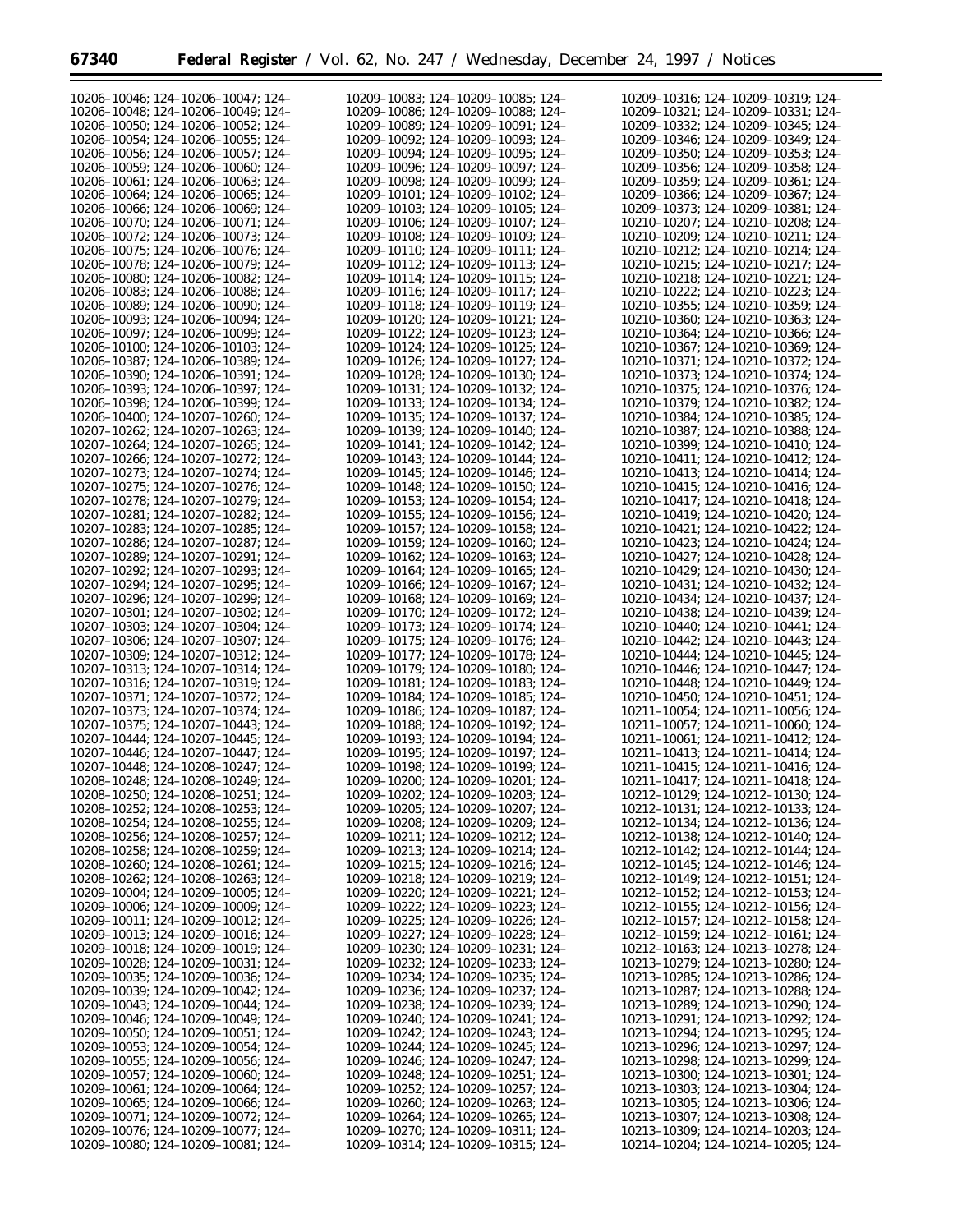| ×<br>۰.<br>× | ٠ |
|--------------|---|
|--------------|---|

| 10214-10206; 124-10214-10207; 124-                                       | 10222-10226; 124-10222-10227; 124-                                       | 10278-10025; 124-10278-10028; 124-                                            |
|--------------------------------------------------------------------------|--------------------------------------------------------------------------|-------------------------------------------------------------------------------|
| 10214-10208; 124-10214-10209; 124-                                       | 10222-10229; 124-10222-10231; 124-                                       | 10278-10029; 124-10278-10031; 124-                                            |
|                                                                          |                                                                          |                                                                               |
| 10214-10211; 124-10214-10212; 124-                                       | 10222-10233; 124-10222-10236; 124-                                       | 10278-10033; 124-10278-10037; 124-                                            |
| 10214-10216: 124-10214-10218: 124-                                       | 10222-10237; 124-10222-10238; 124-                                       | 10278-10039; 124-10278-10042; 124-                                            |
| 10214-10220; 124-10214-10221; 124-                                       | 10222-10239; 124-10222-10240; 124-                                       | 10278-10045; 124-10278-10047; 124-                                            |
|                                                                          |                                                                          |                                                                               |
| 10214-10223; 124-10214-10224; 124-                                       | 10222-10241; 124-10222-10282; 124-                                       | 10278-10048; 124-10278-10050; 124-                                            |
| 10214-10228; 124-10214-10232; 124-                                       | 10222-10283; 124-10222-10284; 124-                                       | 10278-10051; 124-10278-10053; 124-                                            |
| 10214-10334; 124-10214-10335; 124-                                       | 10222-10285; 124-10222-10286; 124-                                       | 10279-10000; 124-10279-10001; 124-                                            |
|                                                                          |                                                                          |                                                                               |
| 10214-10336; 124-10215-10353; 124-                                       | 10222-10287; 124-10222-10288; 124-                                       | 10279-10002; 124-10279-10003; 124-                                            |
| 10215-10354; 124-10216-10344; 124-                                       | 10222-10289; 124-10222-10290; 124-                                       | 10279-10004; 124-10279-10109; 124-                                            |
|                                                                          |                                                                          |                                                                               |
| 10216-10345; 124-10216-10349; 124-                                       | 10222-10291; 124-10222-10292; 124-                                       | 10279-10110; 124-10279-10111; 124-                                            |
| 10216-10351; 124-10216-10354; 124-                                       | 10222-10293; 124-10222-10294; 124-                                       | 10279-10112; 124-10280-10164; 124-                                            |
| 10216-10356; 124-10216-10357; 124-                                       | 10222-10295; 124-10222-10296; 124-                                       | 10280-10167; 124-10280-10168; 124-                                            |
|                                                                          |                                                                          |                                                                               |
| 10216-10358: 124-10216-10359: 124-                                       | 10222-10297: 124-10222-10298: 124-                                       | 10281-10160; 124-10281-10161; 124-                                            |
| 10216-10360; 124-10216-10361; 124-                                       | 10222-10299; 124-10222-10300; 124-                                       | 10281-10162; 124-10281-10163; 124-                                            |
| 10216-10364; 124-10216-10366; 124-                                       | 10222-10470; 124-10222-10473; 124-                                       | 10282-10094; 124-10282-10095; 124-                                            |
|                                                                          |                                                                          |                                                                               |
| 10216-10367; 124-10216-10368; 124-                                       | 10222-10474; 124-10223-10031; 124-                                       | 10282-10096; 124-10282-10097; 124-                                            |
| 10217-10019; 124-10217-10020; 124-                                       | 10223-10035; 124-10223-10036; 124-                                       | 10282-10098; 124-10282-10099; 124-                                            |
| 10217-10021; 124-10217-10022; 124-                                       | 10223-10037; 124-10223-10038; 124-                                       | 10282-10100; 124-10282-10101; 124-                                            |
|                                                                          |                                                                          |                                                                               |
| 10217-10023; 124-10217-10024; 124-                                       | 10223-10043; 124-10223-10045; 124-                                       | 10282-10102; 124-10282-10103; 124-                                            |
| 10217-10025; 124-10217-10026; 124-                                       | 10223-10050; 124-10223-10417; 124-                                       | 10282-10104; 124-10282-10105; 124-                                            |
| 10217-10027; 124-10217-10028; 124-                                       | 10223-10418; 124-10223-10419; 124-                                       | 10282-10106; 124-10282-10107; 124-                                            |
|                                                                          |                                                                          |                                                                               |
| 10217-10030; 124-10217-10031; 124-                                       | 10223-10420; 124-10223-10421; 124-                                       | 10282-10108; 124-10283-10013; 124-                                            |
| 10217-10032; 124-10217-10033; 124-                                       | 10223-10422; 124-10223-10423; 124-                                       | 10283-10014; 124-10283-10015; 124-                                            |
|                                                                          | 10223-10424; 124-10223-10425; 124-                                       | 10283-10018; 124-10283-10019; 124-                                            |
| 10217-10035; 124-10217-10037; 124-                                       |                                                                          |                                                                               |
| 10219-10448; 124-10219-10450; 124-                                       | 10224-10090; 124-10225-10308; 124-                                       | 10283-10021; 124-10283-10022; 124-                                            |
| 10219-10451; 124-10219-10455; 124-                                       | 10225-10309; 124-10225-10336; 124-                                       | 10283-10023; 124-10283-10024; 124-                                            |
|                                                                          |                                                                          |                                                                               |
| 10219-10460; 124-10219-10461; 124-                                       | 10225-10337; 124-10225-10339; 124-                                       | 10283-10026; 124-10283-10028; 124-                                            |
| 10219-10463; 124-10219-10464; 124-                                       | 10225-10342; 124-10225-10346; 124-                                       | 10283-10030; 124-10283-10033; 124-                                            |
| 10219-10466; 124-10219-10468; 124-                                       | 10225-10349; 124-10226-10074; 124-                                       | 10283-10034; 124-10283-10036; 124-                                            |
|                                                                          |                                                                          |                                                                               |
| 10219-10469; 124-10219-10470; 124-                                       | 10226-10075; 124-10226-10311; 124-                                       | 10283-10037; 124-10283-10040; 124-                                            |
| 10219-10471; 124-10219-10472; 124-                                       | 10226-10312; 124-10226-10313; 124-                                       | 10283-10218; 124-10283-10219; 124-                                            |
| 10219-10473; 124-10219-10475; 124-                                       | 10226-10314; 124-10226-10315; 124-                                       | 10283-10220; 124-10283-10221; 124-                                            |
|                                                                          |                                                                          |                                                                               |
| 10219-10477; 124-10219-10478; 124-                                       | 10226-10316; 124-10226-10317; 124-                                       | 10283-10247; 124-10283-10260; 124-                                            |
| 10219-10479; 124-10219-10480; 124-                                       | 10226-10322; 124-10226-10323; 124-                                       | 10283-10261; 124-10283-10263; 124-                                            |
|                                                                          |                                                                          |                                                                               |
| 10219-10482; 124-10219-10484; 124-                                       | 10226-10324; 124-10226-10325; 124-                                       | 10283-10264; 124-10283-10266; 124-                                            |
| 10219-10485; 124-10219-10486; 124-                                       | 10226-10326; 124-10226-10327; 124-                                       | 10283-10267; 124-10283-10268; 124-                                            |
| 10219-10487; 124-10219-10488; 124-                                       | 10226-10329; 124-10226-10330; 124-                                       | 10283-10269; 124-10283-10270; 124-                                            |
| 10219-10489; 124-10219-10490; 124-                                       | 10226-10331; 124-10226-10332; 124-                                       | 10283-10271; 124-10283-10273; 124-                                            |
|                                                                          |                                                                          |                                                                               |
| 10219-10491; 124-10219-10493; 124-                                       | 10226-10333; 124-10226-10334; 124-                                       | 10283-10274; 124-10283-10276; 124-                                            |
| 10219-10494; 124-10219-10495; 124-                                       | 10226-10335; 124-10226-10338; 124-                                       | 10283-10281; 124-10283-10288; 124-                                            |
| 10219-10496; 124-10219-10497; 124-                                       | 10226-10339; 124-10226-10340; 124-                                       | 10283-10295; 124-10283-10296; 124-                                            |
|                                                                          |                                                                          |                                                                               |
| 10219-10498; 124-10219-10499; 124-                                       | 10226-10342; 124-10226-10343; 124-                                       | 10283-10299; 124-10283-10300; 124-                                            |
| 10220-10048; 124-10220-10049; 124-                                       | 10226-10344; 124-10226-10346; 124-                                       | 10283-10301; 124-10284-10045; 124-                                            |
| 10220-10051; 124-10220-10052; 124-                                       | 10226-10347; 124-10226-10348; 124-                                       | 10284-10053; 124-10284-10055; 124-                                            |
|                                                                          |                                                                          |                                                                               |
| 10220-10053: 124-10220-10054: 124-                                       | 10226-10350; 124-10226-10351; 124-                                       | 10284-10055; 124-10284-10056; 124-                                            |
| 10220-10055; 124-10220-10056; 124-                                       | 10226-10352; 124-10226-10353; 124-                                       | 10284-10060; 124-10284-10062; 124-                                            |
|                                                                          |                                                                          |                                                                               |
| 10220-10306; 124-10220-10307; 124-                                       | 10226-10354; 124-10226-10356; 124-                                       |                                                                               |
|                                                                          |                                                                          | 10284-10095; 124-10284-10096; 124-                                            |
| 10220-10308; 124-10220-10311; 124-                                       | 10226-10359: 124-10226-10364: 124-                                       | 10284-10097; 124-10284-10098; 124-                                            |
|                                                                          |                                                                          |                                                                               |
| 10220-10312; 124-10220-10314; 124-                                       | 10226-10365; 124-10226-10367; 124                                        | 10284-10099; 124-10284-10100; 124-                                            |
| 10220-10315; 124-10220-10316; 124-                                       | 10226-10369; 124-10226-10372; 124-                                       | 10284-10101; 124-10284-10102; 124-                                            |
| 10220-10317; 124-10220-10318; 124-                                       | 10226-10373; 124-10226-10375; 124-                                       | 10284-10103; 124-10284-10104; 124-                                            |
|                                                                          |                                                                          |                                                                               |
| 10220-10319; 124-10220-10321; 124-                                       | 10226-10376; 124-10226-10377; 124-                                       | 10284-10105; 124-10284-10107; 124-                                            |
| 10220-10322; 124-10220-10323; 124-                                       | 10226-10378; 124-10226-10380; 124-                                       | 10284-10109; 124-10284-10111; 124-                                            |
| 10220-10324; 124-10220-10325; 124-                                       | 10226-10381; 124-10226-10382; 124-                                       | 10284-10116; 124-10284-10117; 124-                                            |
|                                                                          |                                                                          |                                                                               |
| 10220-10326; 124-10220-10327; 124-                                       | 10226-10383; 124-10226-10385; 124-                                       | 10284-10119; 124-10284-10120; 124-                                            |
| 10220-10328; 124-10220-10329; 124-                                       | 10226-10386; 124-10226-10387; 124-                                       | 10284-10122; 124-10284-10126; 124-                                            |
| 10220-10330; 124-10220-10331; 124-                                       | 10226-10388; 124-10226-10393; 124-                                       | 10284-10127; 124-10284-10129; 124-                                            |
|                                                                          |                                                                          |                                                                               |
| 10220-10445; 124-10220-10446; 124-                                       | 10226-10394; 124-10226-10396; 124-                                       | 10284-10131; 124-10284-10198; 124-                                            |
| 10220-10447; 124-10220-10448; 124-                                       | 10226-10398; 124-10277-10006; 124-                                       | 10284-10199; 124-10284-10200; 124-                                            |
| 10220-10451; 124-10220-10453; 124-                                       | 10277-10008; 124-10277-10011; 124-                                       | 10284-10201; 124-10284-10202; 124-                                            |
|                                                                          |                                                                          |                                                                               |
| 10220-10454; 124-10220-10455; 124-                                       | 10277-10014; 124-10277-10016; 124-                                       | 10284-10203; 124-10284-10204; 124-                                            |
| 10220-10456; 124-10220-10458; 124-                                       | 10277-10019; 124-10277-10020; 124-                                       | 10284-10205; 124-10284-10206; 124-                                            |
| 10220-10459; 124-10220-10460; 124-                                       | $10277 - 10023$ ; 124-10277-10024; 124-                                  | 10284-10207; 124-10284-10208; 124-                                            |
|                                                                          |                                                                          |                                                                               |
| 10220-10461; 124-10220-10463; 124-                                       | $10277 - 10025$ ; 124-10277-10026; 124-                                  | 10284-10209; 124-10284-10210; 124-                                            |
| $10221-10050$ ; 124-10221-10055; 124-                                    | 10277-10028; 124-10277-10029; 124-                                       | 10284-10211; 124-10285-10003; 124-                                            |
| 10221-10058; 124-10221-10062; 124-                                       | 10277-10031; 124-10277-10032; 124-                                       | $10285 - 10005$ ; 124-10285-10006; 124-                                       |
|                                                                          |                                                                          |                                                                               |
| 10221-10064; 124-10222-10197; 124-                                       | 10277-10034; 124-10277-10036; 124-                                       | $10285 - 10007$ ; 124-10285-10008; 124-                                       |
| 10222-10199; 124-10222-10201; 124-                                       | 10277-10037; 124-10277-10039; 124-                                       | $10285 - 10009$ ; 124-10285-10010; 124-                                       |
| $10222 - 10202$ ; 124-10222-10203; 124-                                  | 10277-10041; 124-10278-10002; 124-                                       | 10285-10011; 124-10285-10208; 124-                                            |
|                                                                          |                                                                          |                                                                               |
| 10222-10204; 124-10222-10207; 124-                                       | 10278-10003; 124-10278-10008; 124-                                       | $10286 - 10100$ ; 124-10286-10101; 124-                                       |
| $10222 - 10208$ ; 124-10222-10209; 124-                                  | 10278-10009; 124-10278-10011; 124-                                       | $10286 - 10102$ ; 124-10286-10103; 124-                                       |
| 10222-10211; 124-10222-10215; 124-                                       | $10278 - 10012$ ; 124-10278-10013; 124-                                  | $10286 - 10104$ ; 124-10286-10105; 124-                                       |
|                                                                          |                                                                          |                                                                               |
| $10222 - 10218$ ; 124-10222-10219; 124-                                  | $10278 - 10015$ ; 124-10278-10018; 124-                                  | $10286 - 10106$ ; 124-10286-10107; 124-                                       |
| 10222-10220; 124-10222-10221; 124-<br>10222-10222; 124-10222-10223; 124- | 10278-10019; 124-10278-10020; 124-<br>10278-10021; 124-10278-10023; 124- | $10286 - 10108$ ; 124-10286-10109; 124-<br>10286-10111; 124-10286-10112; 124- |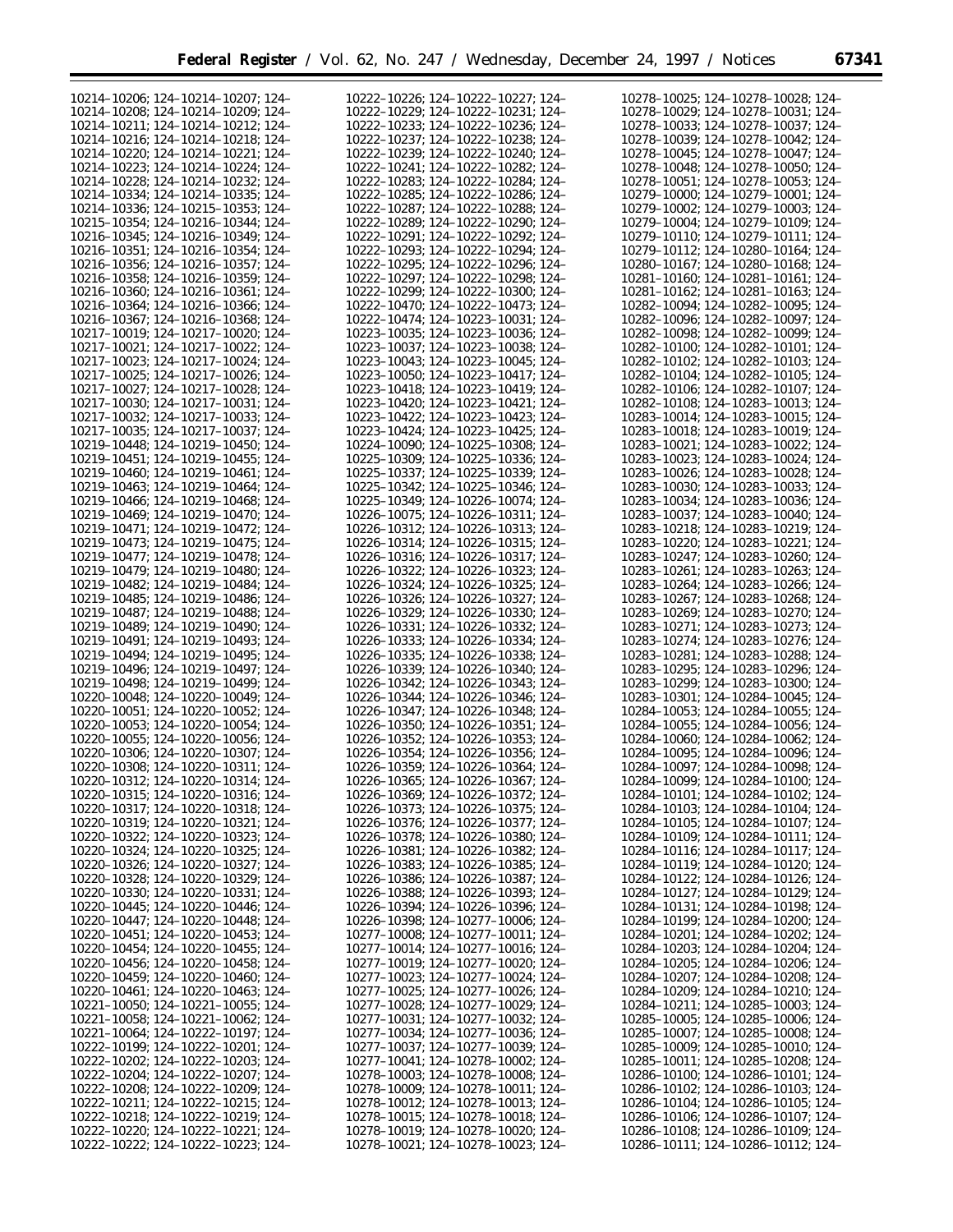| 10286-10113; 124-10286-10114; 124-      | 10290-10238; 124-10290-10239; 124-      | 10293-10199; 124-10293-10200; 124-      |
|-----------------------------------------|-----------------------------------------|-----------------------------------------|
|                                         |                                         |                                         |
| 10286-10115: 124-10286-10116: 124-      | 10290-10240; 124-10290-10241; 124-      | 10293-10202: 124-10293-10203: 124-      |
| 10286-10117; 124-10286-10119; 124-      | 10290-10242; 124-10290-10244; 124-      | 10293-10204; 124-10293-10212; 124-      |
| 10286-10120; 124-10286-10121; 124-      | 10290-10245; 124-10290-10248; 124-      | 10293-10213; 124-10293-10216; 124-      |
| 10286-10122; 124-10286-10123; 124-      | 10290-10249; 124-10290-10252; 124-      | 10293-10217; 124-10293-10218; 124-      |
| 10286-10124: 124-10287-10247: 124-      | 10290-10254; 124-10290-10256; 124-      | 10293-10219; 124-10293-10220; 124-      |
| 10287-10248; 124-10287-10250; 124-      | 10290-10258; 124-10290-10259; 124-      | 10293-10221; 124-10293-10222; 124-      |
| 10287-10251; 124-10287-10252; 124-      | 10290-10260; 124-10290-10261; 124-      | 10293-10223; 124-10293-10224; 124-      |
|                                         |                                         |                                         |
| 10287-10253; 124-10287-10254; 124-      | 10290-10263; 124-10290-10265; 124-      | 10293-10225; 124-10293-10378; 124-      |
| 10288-10255; 124-10288-10256; 124-      | 10290-10266; 124-10290-10268; 124-      | 10293-10380; 124-10293-10381; 124-      |
| 10288-10257; 124-10288-10258; 124-      | 10290-10269; 124-10290-10270; 124-      | 10293-10449; 124-10293-10450; 124-      |
| 10288-10259: 124-10288-10260: 124-      | 10290-10271; 124-10290-10345; 124-      | 10293-10451; 124-10293-10452; 124-      |
| 10288-10261; 124-10288-10262; 124-      | 10290-10412; 124-10290-10413; 124-      | 10293-10453; 124-10293-10454; 124-      |
| 10288-10263; 124-10288-10264; 124-      | 10290-10414; 124-10290-10415; 124-      | 10293-10455: 124-10293-10461: 124-      |
| 10288-10265; 124-10288-10266; 124-      | 10290-10417; 124-10290-10418; 124-      | 10293-10462; 124-10293-10463; 124-      |
| 10288-10267: 124-10288-10268: 124-      | 10290-10419; 124-10290-10420; 124-      | 10293-10464: 124-10293-10465: 124-      |
|                                         |                                         |                                         |
| 10288-10269; 124-10288-10270; 124-      | 10290-10421; 124-10290-10422; 124-      | 10293-10466; 124-10293-10467; 124-      |
| 10288-10271; 124-10288-10272; 124-      | 10290-10423; 124-10290-10424; 124-      | 10293-10469; 124-10293-10471; 124-      |
| 10288-10273; 124-10288-10311; 124-      | 10290-10425; 124-10290-10426; 124-      | 10293-10473; 124-10293-10477; 124-      |
| 10288-10312; 124-10288-10313; 124-      | 10290-10427; 124-10290-10428; 124-      | 10293-10478; 124-10293-10479; 124-      |
| 10288-10314; 124-10288-10315; 124-      | 10290-10429; 124-10290-10430; 124-      | 10293-10480; 124-10293-10481; 124-      |
| 10288-10316; 124-10288-10317; 124-      | 10290-10431; 124-10292-10027; 124-      | 10293-10482; 124-10293-10483; 124-      |
| 10288-10318; 124-10288-10319; 124-      | 10292-10028; 124-10292-10029; 124-      | 10293-10484; 124-10293-10485; 124-      |
|                                         |                                         |                                         |
| 10288-10320; 124-10288-10322; 124-      | 10292-10030; 124-10292-10031; 124-      | 10293-10486; 124-10293-10489; 124-      |
| 10288-10323; 124-10288-10325; 124-      | 10292-10032; 124-10292-10033; 124-      | 10293-10490; 124-10293-10492; 124-      |
| 10288-10326; 124-10288-10327; 124-      | 10292-10034; 124-10292-10035; 124-      | 10293-10493; 124-10293-10494; 124-      |
| 10288-10328; 124-10288-10329; 124-      | 10292-10036; 124-10292-10037; 124-      | 10293-10496; 124-10293-10497; 124-      |
| 10288-10333; 124-10288-10334; 124-      | 10292-10038; 124-10292-10039; 124-      | 10293-10498; 124-10294-10248; 124-      |
| 10288-10335: 124-10288-10336: 124-      | 10292-10040; 124-10292-10041; 124-      | 10294-10249; 124-10294-10250; 124-      |
| 10288-10337; 124-10288-10338; 124-      | 10292-10042; 124-10292-10043; 124-      | 10294-10251; 124-10294-10252; 124-      |
|                                         |                                         |                                         |
| 10288-10339: 124-10288-10340: 124-      | 10292-10044; 124-10292-10045; 124-      | 10294-10253; 124-10294-10254; 124-      |
| 10288-10342; 124-10288-10343; 124-      | 10292-10169; 124-10292-10170; 124-      | 10294-10255; 124-10294-10256; 124-      |
| 10288-10345; 124-10288-10346; 124-      | 10292-10171; 124-10292-10172; 124-      | 10294-10257; 124-10294-10258; 124-      |
| 10288-10347; 124-10288-10348; 124-      | 10292-10176; 124-10292-10179; 124-      | 10294-10259; 124-10294-10260; 124-      |
| 10288-10349; 124-10288-10350; 124-      | 10292-10180; 124-10292-10182; 124-      | 10294-10261; 124-10294-10262; 124-      |
| 10288-10352; 124-10288-10353; 124-      | 10292-10184; 124-10292-10185; 124-      | 10294-10263; 124-10294-10415; 124-      |
| 10288-10355; 124-10288-10356; 124-      | 10292-10188; 124-10292-10189; 124-      | 10294-10416; 124-10294-10417; 124-      |
|                                         |                                         |                                         |
| 10288-10357; 124-10288-10412; 124-      | 10292-10190; 124-10292-10191; 124-      | 10294-10418; 124-10294-10419; 124-      |
| 10288-10413; 124-10289-10131; 124-      | 10292-10192; 124-10292-10193; 124-      | 10294-10420; 124-10294-10422; 124-      |
| 10289-10132; 124-10289-10133; 124-      | 10292-10194; 124-10292-10196; 124-      | 10294-10423; 124-10294-10424; 124-      |
| 10289-10134; 124-10289-10135; 124-      | 10292-10197; 124-10292-10198; 124-      | 10294-10425; 124-10294-10427; 124-      |
| 10289-10136; 124-10289-10137; 124-      | 10292-10199; 124-10292-10202; 124-      | 10294-10428; 124-10294-10432; 124-      |
| 10289-10138; 124-10289-10139; 124-      | 10292-10203; 124-10292-10204; 124-      | 10294-10434; 124-10294-10435; 124-      |
| 10289-10140; 124-10289-10141; 124-      | 10292-10205; 124-10292-10206; 124-      | 10294-10437; 124-10294-10438; 124-      |
| 10289-10143; 124-10289-10146; 124-      | 10292-10207; 124-10292-10208; 124-      | 10294-10439; 124-10294-10441; 124-      |
| 10289-10147: 124-10289-10148: 124-      |                                         |                                         |
|                                         | 10292-10209; 124-10292-10211; 124-      | 10294-10443; 124-10294-10444; 124-      |
| 10289-10149; 124-10289-10150; 124-      | 10292-10213; 124-10292-10214; 124-      | 10294-10445; 124-10294-10447; 124-      |
| 10289-10151; 124-10289-10152; 124-      | 10292-10215; 124-10292-10216; 124-      | 10294-10448; 124-10294-10449; 124-      |
| 10289-10153; 124-10289-10154; 124-      | 10292-10217; 124-10292-10218; 124-      | 10294-10450; 124-10294-10451; 124-      |
| 10289-10155; 124-10289-10156; 124-      | 10292-10219; 124-10292-10220; 124-      | 10294-10452; 124-10294-10453; 124-      |
| 10289-10157; 124-10289-10158; 124-      | 10292-10222; 124-10292-10223; 124-      | 10294-10454; 124-10294-10455; 124-      |
| 10289-10160; 124-10289-10161; 124-      | 10292-10224; 124-10292-10225; 124-      | 10294-10456; 124-10294-10457; 124-      |
| 10289-10163; 124-10289-10165; 124-      | 10292-10226; 124-10292-10227; 124-      | 10294-10458; 124-10294-10459; 124-      |
|                                         |                                         |                                         |
| 10289-10170; 124-10289-10172; 124-      | $10292 - 10229$ ; 124-10292-10230; 124- | 10294-10460; 124-10294-10461; 124-      |
| 10289-10174; 124-10289-10176; 124-      | 10292-10231; 124-10292-10232; 124-      | 10294-10462; 124-10294-10463; 124-      |
| 10289-10177; 124-10289-10179; 124-      | 10292-10233; 124-10292-10234; 124-      | 10294-10464; 124-10294-10465; 124-      |
| 10289-10180; 124-10289-10181; 124-      | 10292-10235; 124-10292-10237; 124-      | 10294-10466; 124-10294-10467; 124-      |
| 10290-10139; 124-10290-10140; 124-      | 10292-10238; 124-10292-10241; 124-      | 10294-10468; 124-10294-10470; 124-      |
| 10290-10141; 124-10290-10146; 124-      | 10292-10242; 124-10292-10243; 124-      | 10294-10471; 124-10294-10472; 124-      |
| 10290-10147; 124-10290-10148; 124-      | 10292-10244; 124-10292-10245; 124-      | 10294-10473; 124-10294-10475; 124-      |
|                                         |                                         | 10294-10476; 124-10294-10477; 124-      |
| 10290-10149; 124-10290-10150; 124-      | 10292-10246; 124-10292-10248; 124-      |                                         |
| 10290-10151; 124-10290-10153; 124-      | 10292-10249; 124-10292-10250; 124-      | 10294-10478; 124-10294-10480; 124-      |
| 10290-10154; 124-10290-10199; 124-      | 10292-10251; 124-10292-10252; 124-      | 10294-10481; 124-10294-10482; 124-      |
| $10290 - 10200$ ; 124-10290-10201; 124- | 10292-10253; 124-10292-10255; 124-      | 10294-10483; 124-10294-10486; 124-      |
| $10290 - 10202$ ; 124-10290-10203; 124- | 10292-10256; 124-10292-10258; 124-      | 10294-10487; 124-10294-10488; 124-      |
| $10290 - 10204$ ; 124-10290-10205; 124- | 10292-10260; 124-10292-10261; 124-      | 10294-10490; 124-10294-10493; 124-      |
| $10290 - 10207$ ; 124-10290-10209; 124- | 10292-10262; 124-10292-10263; 124-      | 10294-10494; 124-10294-10496; 124-      |
| $10290 - 10210$ ; 124-10290-10212; 124- | 10292-10264; 124-10292-10265; 124-      | 10294-10497; 124-10294-10498; 124-      |
|                                         |                                         |                                         |
| $10290 - 10213$ ; 124-10290-10214; 124- | 10292-10267; 124-10293-10175; 124-      | $10296 - 10005$ ; 124-10296-10006; 124- |
| $10290 - 10215$ ; 124-10290-10216; 124- | 10293-10176; 124-10293-10177; 124-      | 10296-10007; 124-10296-10008; 124-      |
| 10290-10217; 124-10290-10218; 124-      | 10293-10179; 124-10293-10180; 124-      | 10296-10010; 124-10296-10011; 124-      |
| 10290-10221; 124-10290-10222; 124-      | 10293-10181; 124-10293-10183; 124-      | 10296-10012; 124-10296-10013; 124-      |
| 10290-10224; 124-10290-10228; 124-      | 10293-10186; 124-10293-10189; 124-      | 10296-10014; 124-10296-10057; 124-      |
| $10290 - 10229$ ; 124-10290-10231; 124- | 10293-10190; 124-10293-10192; 124-      | $10296 - 10058$ ; 124-10296-10059; 124- |
| $10290 - 10232$ ; 124-10290-10233; 124- | 10293-10193; 124-10293-10195; 124-      | 10296-10060; 124-10296-10061; 124-      |
|                                         |                                         |                                         |
| 10290-10236; 124-10290-10237; 124-      | 10293-10196; 124-10293-10198; 124-      | 10296-10062; 124-10296-10063; 124-      |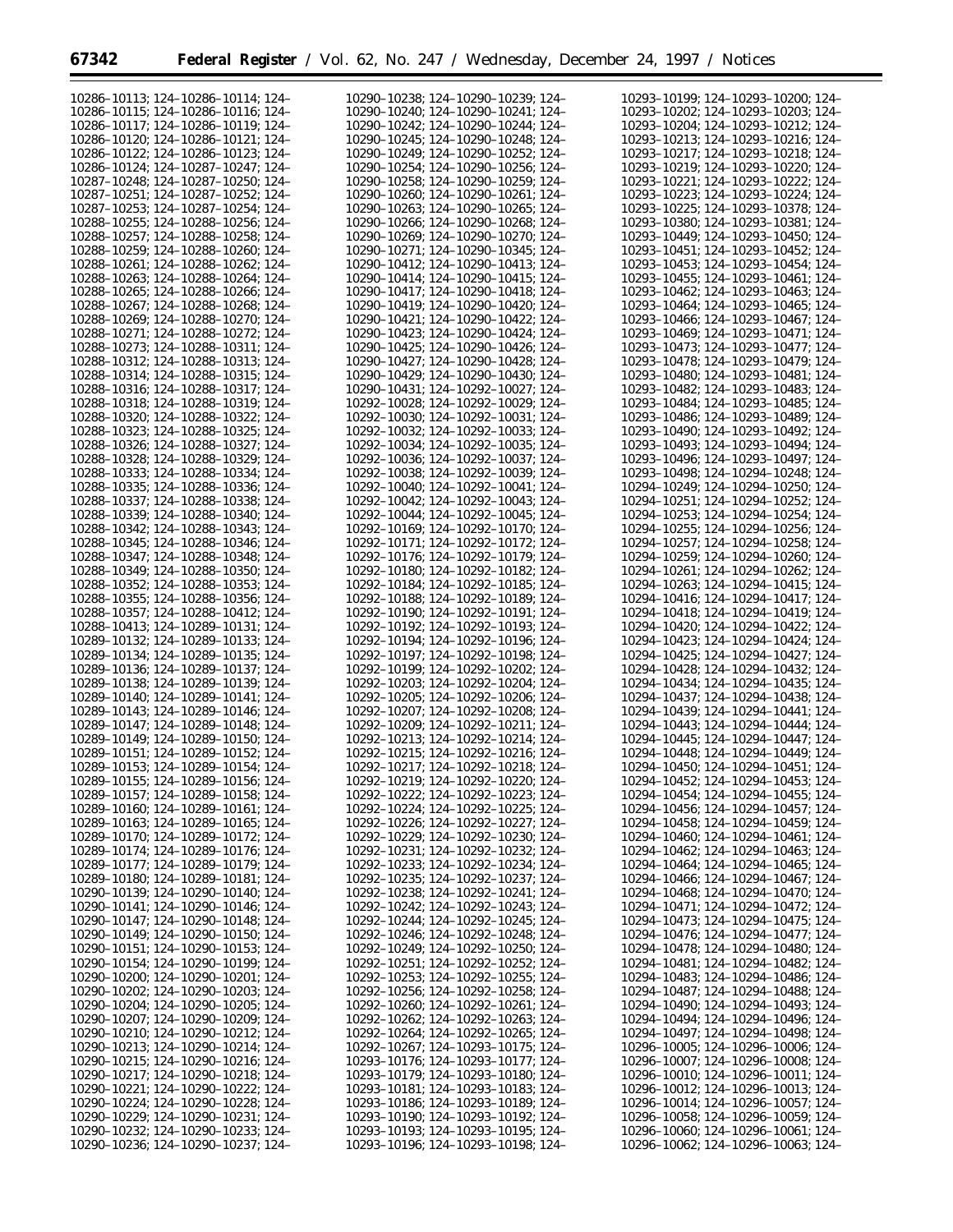| 10296-10064; 124-10296-10065; 124-      | 10305-10000; 124-10305-10001; 124- | After consultation with appropriate                                      |
|-----------------------------------------|------------------------------------|--------------------------------------------------------------------------|
| 10296-10072; 124-10296-10073; 124-      | 10307-10003; 124-10307-10005; 124- | Federal agencies, the Review Board                                       |
| 10296-10074; 124-10296-10075; 124-      | 10307-10006; 124-10307-10009; 124- |                                                                          |
| 10296-10076; 124-10296-10077; 124-      | 10307-10010; 124-10307-10011; 124- | announces that the following House                                       |
| 10296-10078; 124-10296-10079; 124-      | 10307-10012; 124-10307-10014; 124- | <b>Select Committee on Assassinations</b>                                |
| 10296-10080; 124-10296-10081; 124-      | 10307-10015; 124-10307-10016; 124- | records are now being opened in full:                                    |
| 10296-10082; 124-10296-10083; 124-      | 10307-10018; 124-10307-10020; 124- | 180-10065-10351; 180-10066-10449; 180-                                   |
| 10296-10084; 124-10296-10085; 124-      | 10307-10021; 124-10307-10023; 124- | 10067-10365; 180-10067-10417; 180-                                       |
| 10296-10086; 124-10296-10087; 124-      | 10307-10024; 124-10307-10031; 124- | 10067-10431; 180-10070-10420; 180-                                       |
| 10296-10088; 124-10296-10089; 124-      | 10307-10032; 124-10307-10035; 124- |                                                                          |
|                                         | 10307-10038; 124-10307-10040; 124- | 10071-10075; 180-10072-10081; 180-                                       |
| 10296-10090; 124-10296-10125; 124-      | 10307-10041; 124-10307-10043; 124- | 10072-10430; 180-10072-10433; 180-                                       |
| 10296-10126; 124-10296-10127; 124-      | 10308-10000: 124-10308-10001: 124- | 10072-10439; 180-10072-10462; 180-                                       |
| 10296-10128; 124-10297-10192; 124-      |                                    | 10073-10190; 180-10075-10118; 180-                                       |
| 10297-10194; 124-10297-10195; 124-      | 10308-10003; 124-10308-10005; 124- | 10075-10126; 180-10075-10127; 180-                                       |
| 10297-10196; 124-10297-10197; 124-      | 10308-10006; 124-10308-10007; 124- | 10075-10129: 180-10075-10152: 180-                                       |
| 10297-10198; 124-10297-10200; 124-      | 10308-10010; 124-10308-10011; 124- | 10076-10241; 180-10076-10478; 180-                                       |
| 10297-10201; 124-10297-10202; 124-      | 10308-10012; 124-10308-10013; 124- | 10077-10286; 180-10077-10445; 180-                                       |
| 10297-10203; 124-10297-10204; 124-      | 10308-10014; 124-10308-10015; 124- | 10078-10004; 180-10078-10301; 180-                                       |
| 10297-10205; 124-10297-10207; 124-      | 10308-10020; 124-10308-10021; 124- | 10080-10012; 180-10080-10296; 180-                                       |
| 10297-10208; 124-10297-10210; 124-      | 10308-10023; 124-10308-10027; 124- | 10080-10417; 180-10080-10470; 180-                                       |
| 10297-10212; 124-10297-10214; 124-      | 10308-10029; 124-10308-10030; 124- | 10082-10032; 180-10082-10076; 180-                                       |
| 10297-10215; 124-10297-10216; 124-      | 10308-10031; 124-10308-10033; 124- | 10082-10150; 180-10082-10193; 180-                                       |
| 10297-10218; 124-10297-10219; 124-      | 10308-10034; 124-10308-10036; 124- | 10082-10309; 180-10082-10353; 180-                                       |
| 10297-10220; 124-10297-10221; 124-      | 10308-10037; 124-10308-10038; 124- | 10084-10179; 180-10084-10180; 180-                                       |
| 10297-10222; 124-10297-10223; 124-      | 10308-10039; 124-10308-10040; 124- | 10085-10151; 180-10085-10152; 180-                                       |
|                                         | 10308-10041; 124-10308-10043; 124- | 10085-10154; 180-10085-10202; 180-                                       |
| 10297-10224; 124-10297-10225; 124-      | 10308-10044; 124-10308-10045; 124- |                                                                          |
| 10297-10226; 124-10297-10227; 124-      | 10308-10047; 124-10308-10049; 124- | 10085-10214; 180-10085-10216; 180-                                       |
| 10297-10228; 124-10297-10229; 124-      | 10308-10050; 124-10308-10051; 124- | 10087-10093; 180-10087-10302; 180-                                       |
| 10297-10230; 124-10297-10232; 124-      | 10308-10052; 124-10308-10053; 124- | 10088-10137; 180-10088-10149; 180-                                       |
| 10297-10234; 124-10298-10171; 124-      | 10308-10054; 124-10308-10055; 124- | 10088-10203; 180-10088-10219; 180-                                       |
| 10298-10172; 124-10298-10173; 124-      | 10308-10056; 124-10308-10057; 124- | 10088-10265; 180-10088-10293; 180-                                       |
| 10298-10174; 124-10298-10176; 124-      | 10308-10058; 124-10308-10060; 124- | 10089-10034; 180-10089-10035; 180-                                       |
| 10298-10177; 124-10298-10179; 124-      | 10308-10061; 124-10308-10064; 124- | 10089-10043; 180-10090-10205; 180-                                       |
| 10298-10180; 124-10298-10181; 124-      |                                    | 10090-10226; 180-10091-10194; 180-                                       |
| 10298-10182; 124-10298-10183; 124-      | 10308-10065; 124-10308-10066; 124- | 10093-10162; 180-10094-10189; 180-                                       |
| 10298-10184; 124-10298-10185; 124-      | 10308-10067; 124-10308-10069; 124- | 10095-10375; 180-10096-10416; 180-                                       |
| 10298-10186; 124-10298-10187; 124-      | 10308-10070; 124-10308-10071; 124- | 10096-10448; 180-10097-10473; 180-                                       |
| 10298-10188; 124-10298-10189; 124-      | 10308-10072; 124-10308-10073; 124- | $10100-10008$ ; 180-10100-10018; 180-                                    |
| 10298-10190; 124-10298-10191; 124-      | 10308-10075; 124-10308-10076; 124- | 10101-10115; 180-10103-10337; 180-                                       |
| 10298-10192; 124-10298-10196; 124-      | 10308-10077; 124-10308-10078; 124- | 10103-10498; 180-10104-10224; 180-                                       |
| 10298-10197; 124-10298-10198; 124-      | 10308-10079; 124-10308-10080; 124- | 10105-10343; 180-10105-10344; 180-                                       |
|                                         | 10308-10081; 124-10308-10083; 124- | 10105-10345; 180-10105-10346; 180-                                       |
| 10298-10203; 124-10298-10204; 124-      | 10308-10084; 124-10308-10085; 124- | 10105-10347; 180-10105-10348; 180-                                       |
| 10298-10206; 124-10298-10207; 124-      | 10308-10090; 124-10308-10091; 124- | 10105-10349; 180-10105-10350; 180-                                       |
| 10298-10208; 124-10298-10210; 124-      | 10308-10093; 124-10308-10095; 124- | 10105-10351; 180-10105-10367; 180-                                       |
| 10298-10211; 124-10298-10214; 124-      | 10308-10098; 124-10308-10099; 124- | 10106-10026; 180-10106-10027; 180-                                       |
| 10298-10215; 124-10298-10216; 124-      | 10308-10100; 124-10308-10101; 124- |                                                                          |
| 10298-10217; 124-10298-10218; 124-      | 10308-10107; 124-10308-10108; 124- | 10106-10415; 180-10107-10480; 180-                                       |
| 10298-10221; 124-10298-10222; 124-      | 10308-10109; 124-10308-10111; 124- | 10107-10484; 180-10107-10488; 180-                                       |
| 10298-10223; 124-10298-10224; 124-      | 10308-10112; 124-10308-10113; 124- | 10107-10489; 180-10107-10493; 180-                                       |
| 10298-10225; 124-10298-10227; 124-      | 10308-10114; 124-10308-10115; 124- | 10107-10496; 180-10108-10116; 180-                                       |
| 10298-10228; 124-10298-10229; 124-      | 10308-10116; 124-10308-10117; 124- | 10108–10305; 180–10108–10327; 180–                                       |
| 10298-10230; 124-10298-10231; 124-      | 10308-10120; 124-10308-10121; 124- | 10108-10386; 180-10108-10387; 180-                                       |
| $10298 - 10232$ ; 124-10298-10233; 124- | 10308-10122; 124-10308-10124; 124- | 10108-10389; 180-10109-10449; 180-                                       |
| $10298 - 10234$ ; 124-10298-10235; 124- |                                    | 10112-10133; 180-10114-10143; 180-                                       |
| 10298-10236; 124-10298-10237; 124-      | 10308-10125; 124-10308-10126; 124- | 10114-10196; 180-10114-10259; 180-                                       |
| 10301-10211; 124-10301-10212; 124-      | 10308-10128; 124-10308-10129; 124- | 10115-10155; 180-10115-10156; 180-                                       |
| 10301-10213; 124-10301-10214; 124-      | 10308-10130; 124-10308-10132; 124- | 10116-10169; 180-10116-10171; 180-                                       |
|                                         | 10308-10134; 124-10308-10135; 124- | 10116-10172; 180-10117-10208; 180-                                       |
| 10301-10215; 124-10301-10216; 124-      | 10308-10137; 124-10308-10138; 124- | 10117-10209; 180-10117-10210; 180-                                       |
| 10301-10217; 124-10301-10218; 124-      | 10308-10140; 124-10308-10142; 124- | 10117-10211; 180-10117-10212; 180-                                       |
| 10301-10219; 124-10301-10220; 124-      | 10308-10143; 124-10308-10144; 124- | 10117-10213; 180-10117-10214; 180-                                       |
| 10301-10221; 124-10301-10222; 124-      | 10308-10145; 124-10308-10146; 124- | 10117-10215; 180-10117-10216; 180-                                       |
| 10301-10223; 124-10301-10224; 124-      | 10308-10147; 124-10308-10148; 124- | 10117-10217; 180-10117-10227; 180-                                       |
| 10301-10225; 124-10301-10226; 124-      | 10308-10151; 124-10308-10152; 124- | 10119-10229; 180-10121-10010; 180-                                       |
| 10301-10227; 124-10301-10228; 124-      | 10308-10154; 124-10308-10155; 124- |                                                                          |
| 10301-10229; 124-10301-10230; 124-      | 10308-10157; 124-10308-10158; 124- | 10131-10137                                                              |
| 10301-10231; 124-10301-10232; 124-      | 10308-10160; 124-10308-10161; 124- | After consultation with appropriate                                      |
| 10301-10233; 124-10301-10234; 124-      | 20200–10054; 124–90021–10002; 124– | Federal agencies, the Review Board                                       |
| 10301-10235; 124-10301-10236; 124-      | 90021-10005; 124-90021-10011; 124- | announces that the following United                                      |
| 10301-10237; 124-10301-10238; 124-      | 90021-10016; 124-90021-10017; 124- |                                                                          |
| 10301-10239; 124-10301-10240; 124-      | 90021–10018; 124–90021–10029; 124– | States Army records are now being                                        |
| 10301-10241; 124-10301-10242; 124-      | 90021-10030; 124-90021-10032; 124- | opened in full:                                                          |
| 10301-10243; 124-10301-10244; 124-      | 90021-10040; 124-90021-10042; 124- | 198-10004-10021; 198-10004-10022; 198-                                   |
| 10301-10245; 124-10301-10246; 124-      | 90021–10053; 124–90021–10056; 124– | 10004-10024; 198-10004-10025; 198-                                       |
| 10301-10247; 124-10301-10248; 124-      | 90021–10057; 124–90021–10058; 124– | 10004-10030; 198-10004-10031; 198-                                       |
|                                         |                                    |                                                                          |
| 10301-10249; 124-10301-10250; 124-      | 90021–10072; 124–90021–10074; 124– | 10004-10033; 198-10004-10034; 198-<br>10004-10035; 198-10004-10036; 198- |
| 10301-10251; 124-10301-10252; 124-      | 90021-10075; 124-90021-10076       |                                                                          |